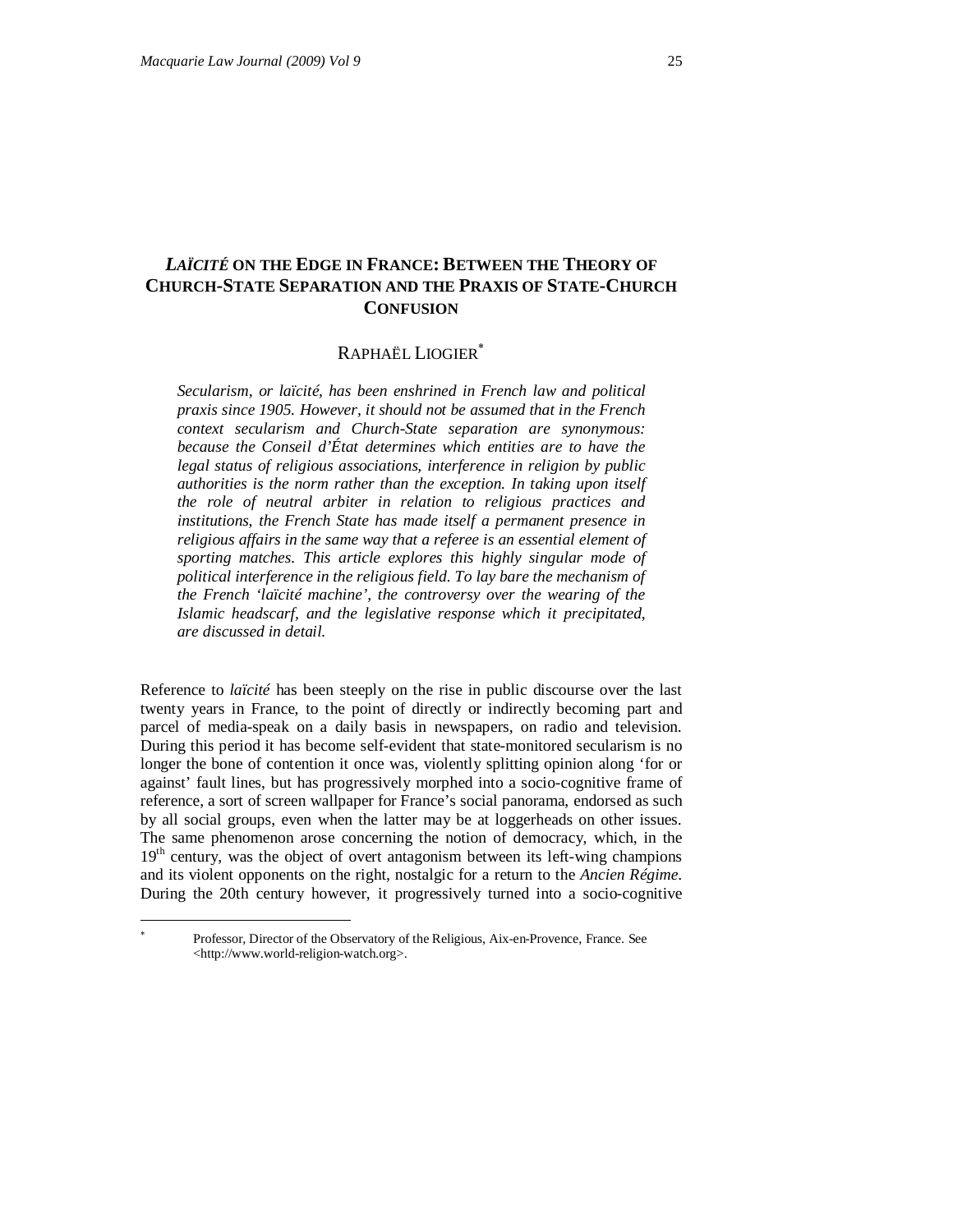frame, an unquestioned and unquestionable mindset, challenged by none, and so non-reflexive, self-evident. *Laïcité* has largely followed this mould, albeit in this case the phenomenon of cognitive consensus locked in at a much later date, early on in the  $1980s.<sup>1</sup>$ 

#### I THE MYTH OF THE 1905 ACT OF PARLIAMENT

The *Separation of Churches and State Act 1905*<sup>2</sup> (*1905 Act*) proclaimed for the first time in French history the principle of separation between churches and the State, and has become the main legal basis for *laïcité* (even though the word '*laïcité*' did not appear in the Act, because this word did not have the sense of separation between religions and the public sphere at the time).

The renowned *1905 Act* itself, enshrined as a founding myth, in fact only formally evokes such a separation in its title, and indeed, among its contents, certain measures concretely clash with the very separation placarded in the title. If one goes deeper, it soon becomes obvious that the history of *laïcité* by no means took its cue from a movement towards separation, but was imbued from the start with a particular administrative mindset, one of control and public valorisation/devalorisation of religious phenomena and groups. If one adopts a comparative point of view, one cannot fail to be dumbfounded, for instance, by the fact that France happens in fact to be one of the European states which interferes the most frequently in religious matters, one of the countries where there are the most 'special statuses' for associations only obtainable if one succeeds in being officially endorsed as a group that has religious activities.<sup>3</sup>

The Conseil d'État (State Council) is thus in charge of determining who and what is eligible for the status of an association for religious activities ('*association cultuelle'*) and who and what is not, facing clamours by associations for such a materially or symbolically advantageous 'special status'. Does all this mean that *laïcité* is in fact inexistent? Certainly not, *laïcité* does indeed exist, manifest for all precisely under the guise of just such a structural hypocrisy: this inversioninvolution between the theory of a practise and the practise of a theory – an inversion-involution never debated or thought through, though remaining a caricature in its modes of application and social fallout.

*Stricto sensu*, *laïcité* means a clear acknowledgement of the lack of competence in the religious domain by the public authorities, exactly as a civil court declares itself

2 *Loi du 9 décembre 1905 concernant la séparation des Églises et de l'État*. 3

 $\mathbf{1}$ <sup>1</sup> Raphaël Liogier, *Une laïcité légitime. La France et ses religions d*'*Etat* (2006).

In French, '*association cultuelle'*. '*Cultuelle*' means here the practical part of a religion (its rituals in particular) independently from its dogmatic system, which is not supposed to be taken into consideration by the Conseil d'État to grant this status. '*Culte*' refers to the ensemble of religious practices of a specific religion and not to the subordinated, devaluated kind of religious groups that are named 'cults' in English (the French word for 'cult' being '*secte*').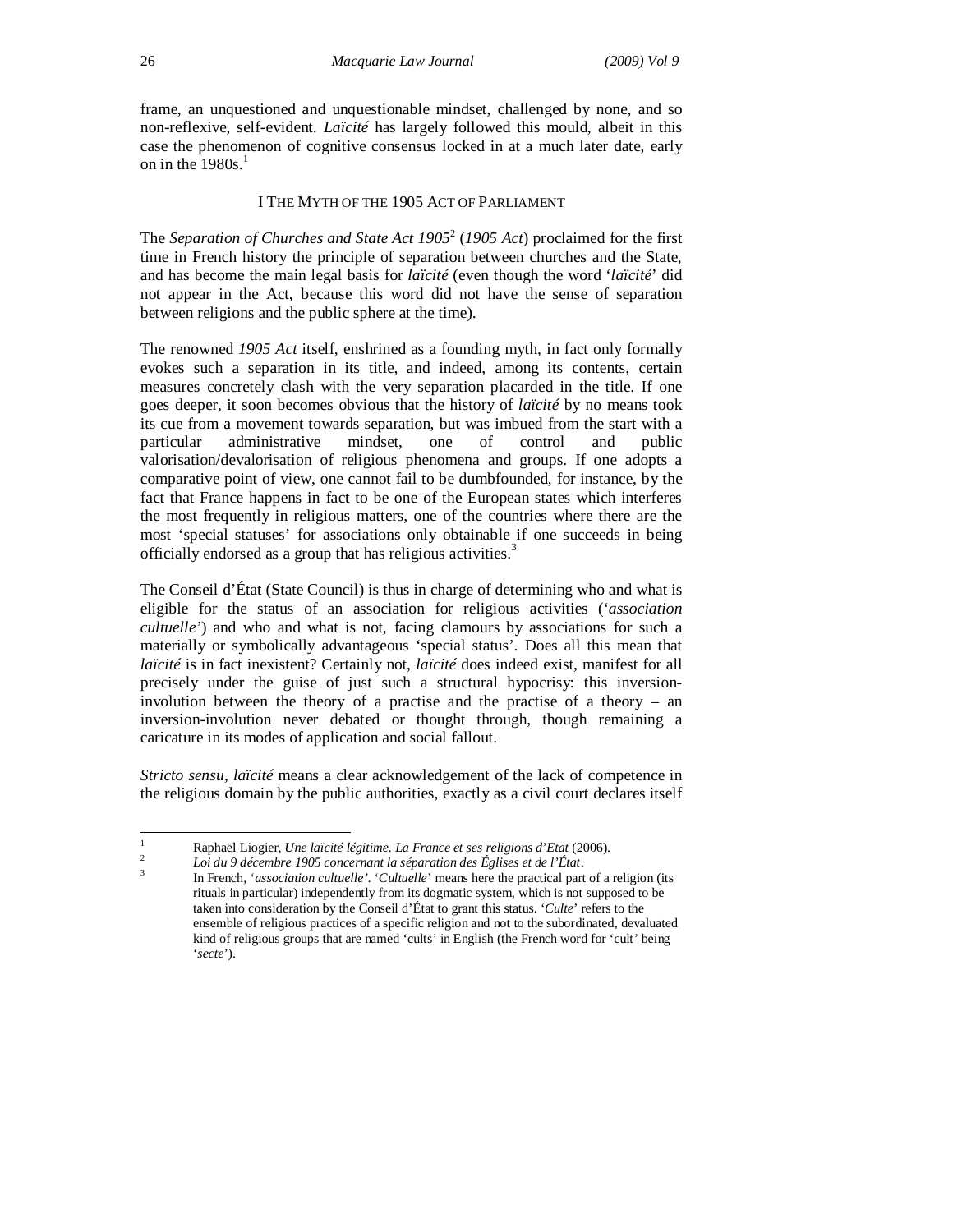not competent under penal law. Interference in religion by the public authorities is however, not the exception but, on the contrary, the normal state of what is, and has ever been, labelled *laïcité* in France. 'Incompetence' has forthwith to be interpreted as meaning 'neutrality'. The 'neutrality' concept, exclusive and in denial of any positioning or opinion, merely authorises positive interference in the social arena in the same way as a referee, whose main quality is precisely his purported neutrality, intervenes in a football match. It is undeniably because he is said to be neutral that the latter is empowered to interfere. Neutrality thus stands out in contradistinction from separation as an implicit ideology justifying any and all interference in advance. The juridical doctrine has *sui generis* engendered a system of neutrality enabling practical action where all action is theoretically denied.

The public authority elaborates strategies of distinction between different religions, which spill over into logics of action. These logics of action have the singularity of portraying themselves as being the contrary of what they are, that is to say, never appearing to be forms of interference in the religious arena, in order the better to maintain the principle (fiction) of *laïcité*. Here, a point of theory is requisite: in this field the 'struggle of classifications', or taxonomy, not only antedates class struggle, as Pierre Bourdieu once wrote, but it is the mainstay and resource of public action. It is indeed through the play on definitions, or binary denunciation on a basis of terminological valorisation or devalorisation,<sup>4</sup> that the representations that underpin public decision-making on religious issues are construed. According to our hypothesis, from a sociological point of view, *laïcité* is not the separation of the religious from the political, but a highly singular mode of political interference in the religious field, which presupposes the denegation of the 'religious' nature of the intervention itself. This denegation may well constitute under certain conditions a resource for public policy-making, and under others a form of constraint.

To provide an example, in France most Buddhist groups have enjoyed a far higher degree of legitimacy and recognition on the part of the powers that be – spinning off into concrete measures, for instance the granting of the advantageous status of 'religious congregation' (a religious association with higher status juridical capacity) – than those as yet dealt out to Islam in general (the latter being true not only of France, but also of the majority of European Union countries), 5 and that in a very short lapse of time (the first French Buddhist associations only emerged in the mid 1970s), taking into account the fact that French Buddhist movements attract between eight and 80 times fewer adherents, according to the method of calculus adopted.<sup>6</sup> Other abrupt variations in public policy-making towards different

<sup>-&</sup>lt;br>4 For instance, by the classification of a movement or association as a 'cult' (*secte*) and another as a 'religion'.

<sup>5</sup> R Liogier, 'Deux perceptions différentes de la religion minoritaire en Europe: Islam et Bouddhisme' in J P Bastian, F Messner (eds), *Minorités religieuses dans l'espace européen: Approches sociologiques et juridiques* (2007) 251-282.

 $\frac{6}{100}$  There are approximately four million Muslims in France - more precisely 4,115,000 according to the nearest estimations (A. Boyer, *L'Islam en France* (1998) 18), whereas there are purportedly between 500,000 and 50,000 Buddhists, according to the method of count adopted, depending on whether one does or does not take into account membership of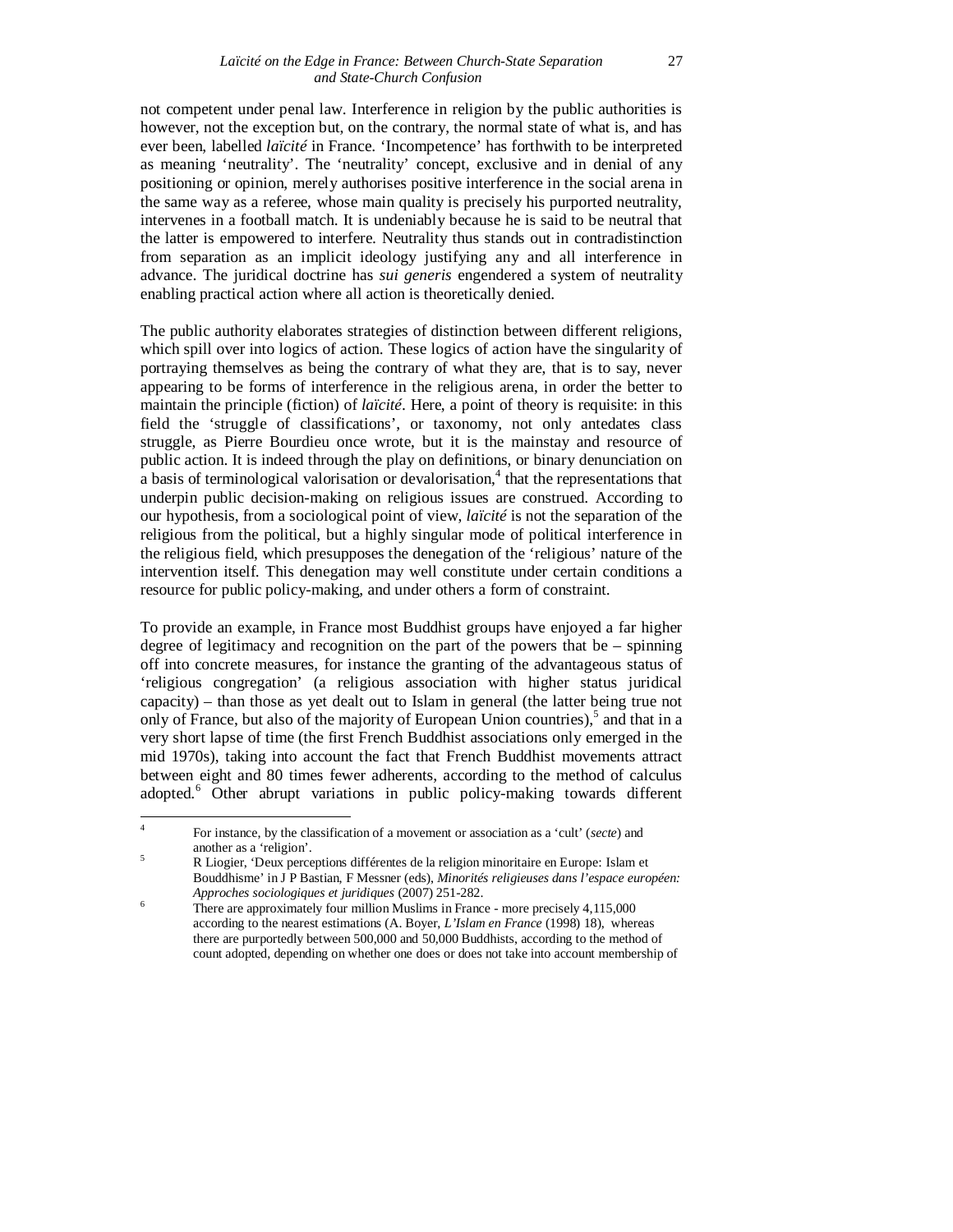minority religious movements are on record today: within the Buddhist constituency itself, a group like the Soka Gakkhaï can be singled out as a 'cult' ('*secte*') by parliamentary white papers, with all the ensuing social and political fallout entailed,<sup>7</sup> whereas in 1988<sup>8</sup> another group, Tibetan in orientation, Dhagpo Kagyü Ling, was the first non-Catholic association to be granted the full status of 'religious congregation'.

It may seem somewhat incongruous or weird to use the expression 'public recognition of a religious group' – and still more, to speak of 'religious public policy' – when the State itself ought to be cleaving to a posture of pure separation, avowedly not competent in religious matters. This paradox goes back to the process of the secularisation of the State, gradually occurring in France during the 18th century at a time when the term *laïcité* itself was not yet on anyone's lips, and whose sole function was to provide a framework for the rising tide of tolerance towards individual and group confessional choices, for the simple reason that such tolerance was the necessary, logical consequence of the freedom of thought and expression increasingly coming to be seen as fundamental. Since that time and up till today, the public authorities have never really relinquished the management of religious issues to the private sphere, while officially committing themselves, legislatively from the outset of the  $19<sup>th</sup>$  century, constitutionally from the beginning of the  $20<sup>th</sup>$  century, to the clear separation of Church and State. This contradiction has with time issued in a compromise which culminates in a semantic-cum-socialcum-juridical-cum-political slalom away from the notion of juridical incompetence towards that of the neutrality of the State, thus implicitly lending credence to the idea of the latter's right to interfere, and enshrining its own competence on religious issues, in the name of theoretical neutrality.

The notion of neutrality is an offshoot of juridical doctrine and by no means a raw legal given.<sup>9</sup> Renowned French legal authorities like Léon Duguit, Jean Carbonnier and Jean Rivero have thus set up, for judges and the authorities alike, so-called 'neutral' definitions of both religious phenomena and *laïcité* itself, later to be retooled and refined upon by jurisprudence.<sup>10</sup> The constitutive presuppositions of such 'neutralities' underpin and justify juridical regimes that evolve according to

|    | associations and levels of assiduity in different forms of religious practise (B Etienne, R                                                                                                                                                                                            |
|----|----------------------------------------------------------------------------------------------------------------------------------------------------------------------------------------------------------------------------------------------------------------------------------------|
|    | Liogier, <i>Etre bouddhiste en France aujourd'hui</i> (1997) 59-62).                                                                                                                                                                                                                   |
| 7  | F Frégosi, J P Willaime, Le religieux dans la Commune. Les régulations locales du                                                                                                                                                                                                      |
|    | pluralisme religieux en France (2001) and F Champion, M Cohen, Sectes et démocratie<br>$(1999)$ .                                                                                                                                                                                      |
| 8  | Or, more exactly, the Dhagpo Kagyu Ling Association (1901 Act association), created in<br>1977, retains the same status, with like logistical functions, while the Karmé Dharma Chakra<br>Congregation now assumes the more properly religious activities, since obtaining this status |
| 9  | on January 8, 1988.                                                                                                                                                                                                                                                                    |
| 10 | J Rivero, 'La notion juridique de laïcité' in Recueil Dalloz (1949) 137.                                                                                                                                                                                                               |
|    | P Mazet, 'La construction contemporaine de la laïcité par le juge et la doctrine' in J                                                                                                                                                                                                 |
|    | Raudoin P Portier <i>La laicité Une valeur d'aujourd'hui Contestations et renégociations du</i>                                                                                                                                                                                        |

*modèle français* (2001) 263-283.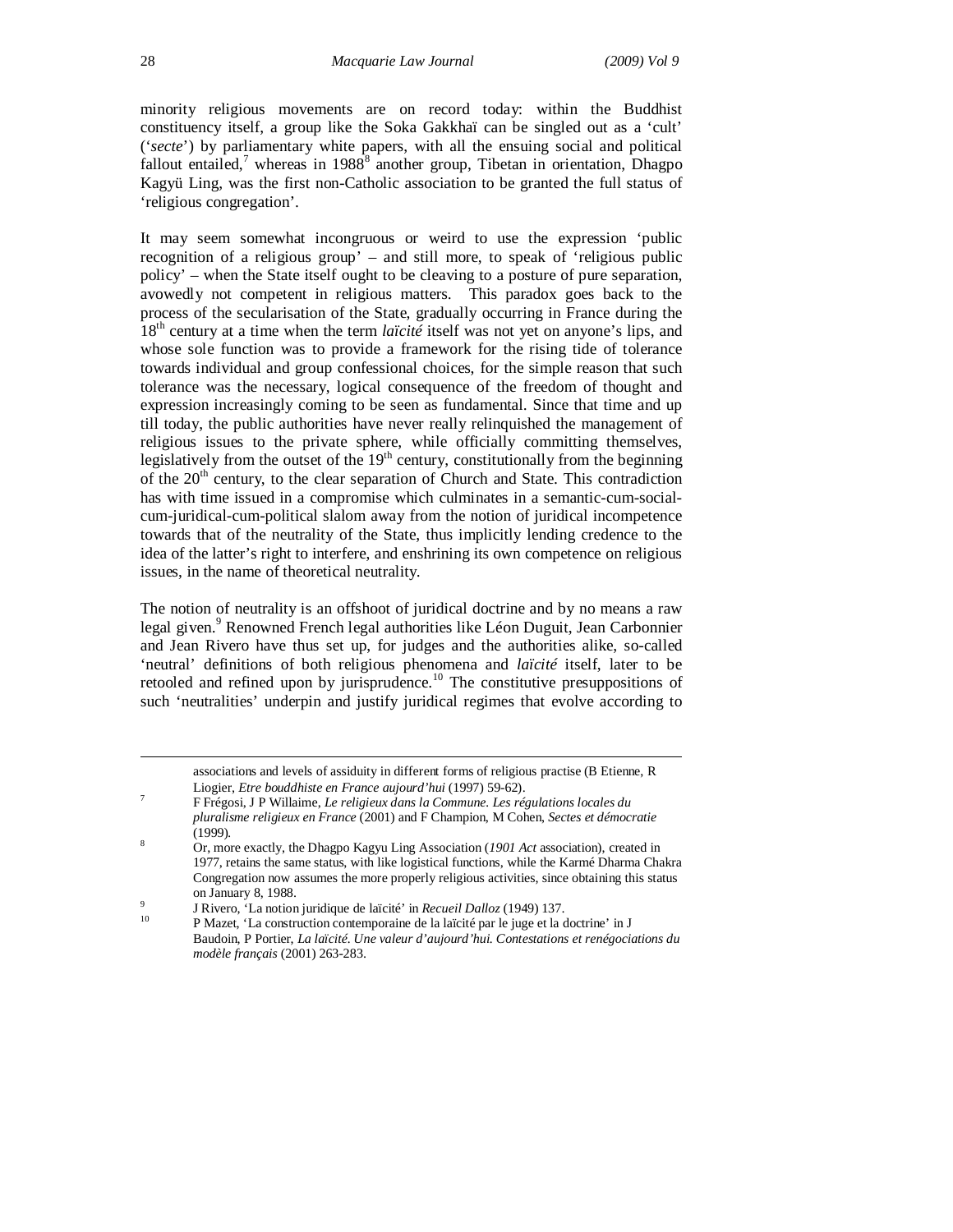political and social power logics.<sup>11</sup> The real contents of the aforesaid 'neutralities' call for targeted policy-making focusing on the distinction between good and bad religions, i.e. between 'fundamentalists and terrorists' and 'tolerant and peaceful' religions. Such classifications culminate in a hierarchical rating on which religious movements are distributed up and down a scale of binary criteria of 'harmful- /harmlessness', which in fact pan out as: good religion equals statutory, publicly recognised; non-statutory, non-publicly recognised equals bad religion.

### II *LAÏCITE* AS A STRAITJACKET FOR FREEDOM OF THOUGHT AND SPEECH

What is today called *laïcité*, i.e. the machinery for the administration of the religious set-up after the fall of the *Ancien Régime*, is for all intents and purposes structurally 'Gallican'.<sup>12</sup> The absolute monarchy – having weakened the aristocratic class in its function as a counter-power and consequently forced to seek support among the city-dwelling popular classes – was in fact the great facilitator of the French Revolution, a revolution more radical and more monopolistic in France than elsewhere. Gallicanism, both as moral justification and centralised methodology of management, seems to have ever since remained the 'invisible religion' of republican *laïcité*. But *laïcité* is no mere methodology of management; on a deeper level it is also the culture socially constructed by a segment of the population in order to legitimise just such a mode of management.

The principle of *cujus regio, ejus religio* was formally abolished by the 1789 French Revolution in the name of the freedom of conscience and speech: the religion of the monarch was no longer to be that of the totality of his citizens, henceforth free to adopt whatever creeds they chose. The principle of freedom of religious conscience and speech is enshrined by the *Declaration of the Rights of Man and the Citizen***,** August 26, 1789, (art 10), and further developed by the 1948 *Universal Declaration of Human Rights* (art 18), and also by the 1950 *European Convention for the Protection of Human Rights and Fundamental Freedoms* (art 9- 1 and 9-2). However, in the French Declaration, religion is only mentioned incidentally,<sup>13</sup> negatively, so to speak, while in both the other texts freedom of worship is part and parcel of the freedom of conscience and association.

 $11$ <sup>11</sup> Alain Garay has thus descried a 'political project' at the origin of juridical issue of different forms of worship in France (A. Garay, 'Quelles libertés pour les cultes en France ?' in *Actes du Colloque international: Droits de l'homme et liberté de religion, pratiques en Europe occidentale* (2001).

<sup>12</sup> J P Willaime, 'Laïcité et religion en France' in G Davie, D Hervieu-Léger (eds), *Identités religieuses en Europe* (1996).

<sup>13</sup> Art 10: 'Nul ne doit être inquiété pour ses opinions, *même* (emphasis added) religieuses, pourvu que leur manifestation ne trouble pas l'ordre public établi par la Loi'. ('No one should be disturbed because of his or her opinions, *even* (emphasis added) religious, so far as their expression does not infringe on the public peace established by the law'). The use of the word '*même*' ('even') manifests, if not the scorn, at least the deep distrust in which the writers held religious opinion, seemingly the undesirable jet lag of the freedom of conscience.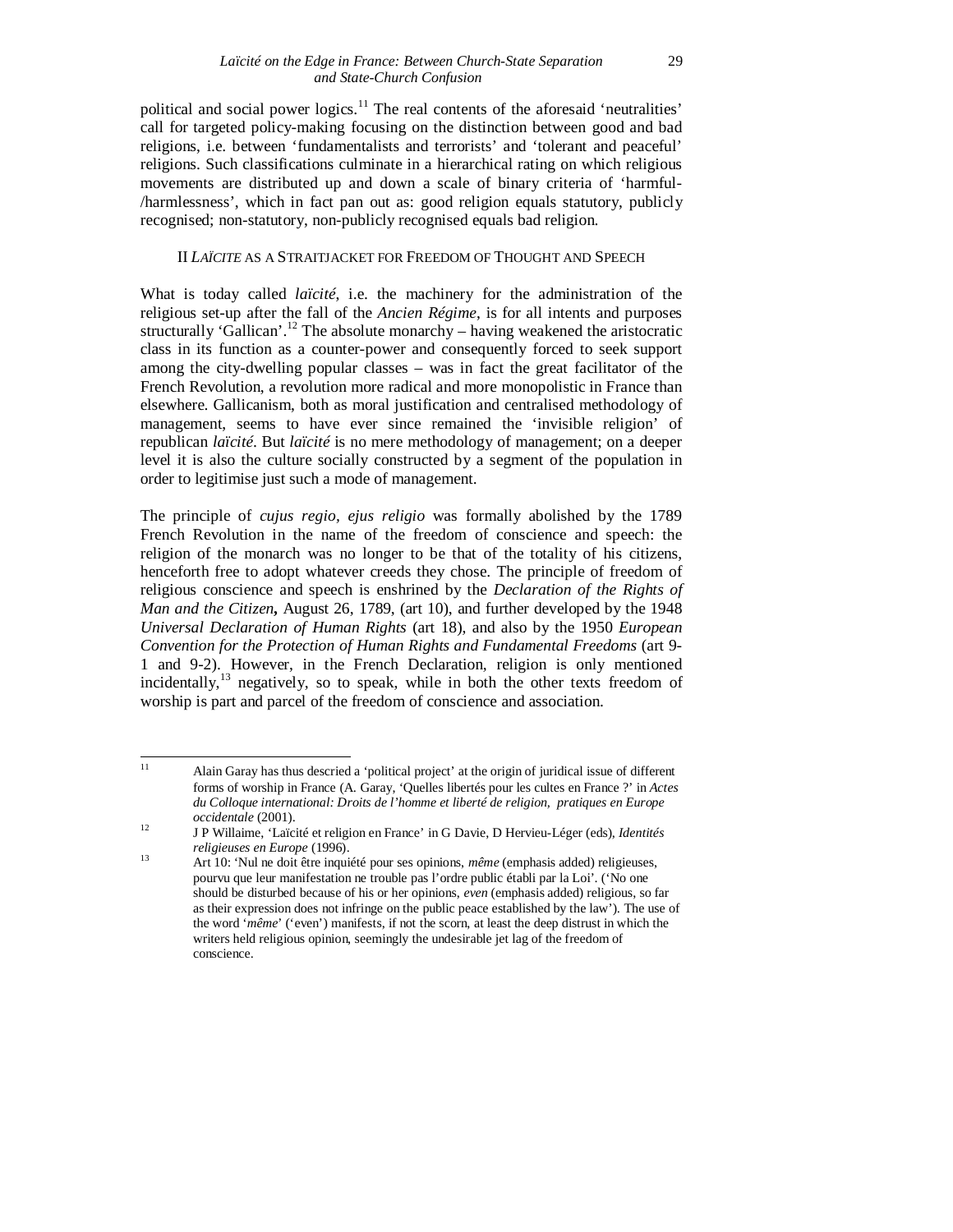The French State was to adopt this negative approach: official refusal to publicly recognise any form of worship, while progressively setting up juridical regimes of recognition and developing policy-making to favour some confessions to the detriment of others. On the contrary, the majority of other European countries were applying a positive approach which oscillated around more or less strict lines for the official recognition of religious cult(s). <sup>14</sup> *Laïcité* thus appears here to be most rigorously defined as a highly specific approach, definitely entailing no real eviction of the religious from the sphere of action of public authority, but rather introducing a specific mode of the latter, an underpinning for state religious interventions.

The notion of *laïcité* has been constitutionally validated ever since the Constitution of the Fourth Republic stipulated that 'France is a "*laïque*" Republic'. The constitutional enshrinement of such a principle is the result of recurrently erupting conflict throughout the 19th century. *Laïcité* was for more than a century the epicentre of a hands-on societal antagonism which successively switched between bouts of radical struggle against religious congregations, more particularly the Roman Catholic, underpinned by a groundswell of combative anti-religious activism, and a tacit validation/collaboration by the State towards its most deeply embedded religious tradition, that of Catholicism itself.

Both republican anti-clericalism and Catholic anti-republicanism were alternatively expressed directly and openly or conversely under the cover of contradictory, crossfooted interpretations of freedom of conscience and religious practice. This recurrent antagonism at times gave birth to flagrant juridical incoherence,<sup>15</sup> for instance, in 1814-1815, through two contradictory provisions of the *Charte<sup>16</sup>*: Article 5 states that 'each and everyone is free to profess his religion with an equal liberty and obtain the same protection for his form of worship'; Article 6, on the other hand, adds that 'Nevertheless, the Roman Catholic Apostolic Religion remains the religion of the State'.

 $14$ Jean Baubérot distinguishes four different European approaches to secularisation which do not in fact necessarily imply an exclusion of the religious from the public sphere but rather variable models of relations between the public sphere and the religious field: ethnoreligion, civil religion, religious pluralism and last, but not least *laïcité* (J Baubérot, (ed), *Religions et laïcité dans l'Europe des Douze* (1994); for a synthesis of this author's analyses, see 'Les Européens et les prises de position des Eglises' in *Religions et société*, *Cahiers français* (1995) 273.

<sup>15</sup> J Baubérot, 'Peur de la religion et laïcité' in *Laïcité et Religions, Revue des Deux Mondes* (2002) April.

<sup>&</sup>lt;sup>16</sup> The '*Charte*' is the fundamental text in which is declared the establishment of a constitutional monarchy in France with the successor of the Bourbon dynasty, Louis XVIII, at its head. Written and voted in 1814, the text was concretely implemented in 1815, and was a compromise between the principles of the Revolution and the return of the ancient monarchy.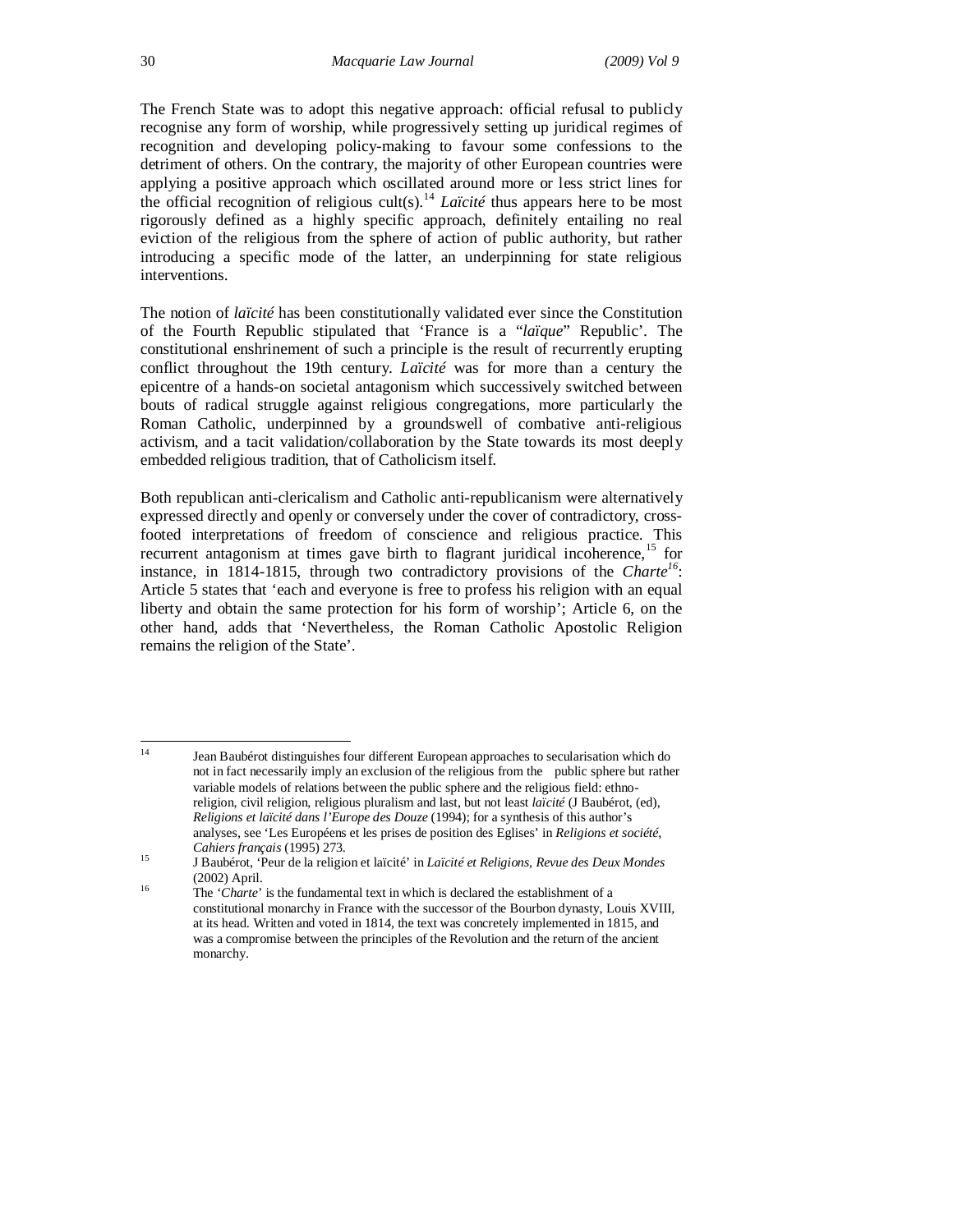# III THE SLIPPERY SLOPE FROM PUBLIC INCOMPETENCE TO

#### 'NEUTRALISING NEUTRALITY'

The French State has never unequivocally and strictly declared itself incompetent in religious matters, preferring to emphasise its neutrality, assimilated with the 'general interest', a concept requiring no justification as being purportedly *selfevident.* Like every dogma, 'general interest' is unquestionable and unassailable by nature and confers the right to unlimited interference. In the  $19<sup>th</sup>$  century, the Republic thus invested itself, including in the discourses and declarations of its most moderate harbingers, with 'spiritual authority';<sup>17</sup> a lofty vocation to transmit universal values, hence the vital strategic importance of State schooling as the prime instrument for the application of this ambitious programme. Successively, the anti-clerical groups or the congregationalists would gain the upper hand, winning institutional and symbolic power, in either case they impose their particular representation of the general interest and a specific content of 'neutrality' (which matches with their specific interest!).

The *1905 Act* was the result of extensive debating and a flurry of legislative white papers<sup>18</sup> culminating in the voting of a text. Agreement was never definitively reached, and the issue was indeed to be partly tabled again only two years later: the Catholic Church refused to conform to the regime of 'associations of worship' ('*associations cultuelles')* whose 'exclusive object was the practise of a religion' 19 , as provided for by the *SCS Act*, and opted rather to continue within the strict associative framework stipulated by the *Association Act 1901* (*1901 Act*). <sup>20</sup> On the one hand the associative framework of the *1905 Act* provides some privileges, for instance about taxes, but on the other hand it implies a restriction to religious activities, which is not the case for the *1901 Act*. The legislator was to be forced to settle this situation by the *Public Practice of Religions Act 1907* (*1907 Act*), 21 granting the power to 'assure the continuity of the public exercise of worship'

 $17$ <sup>17</sup> As Marcel Gauchet has highlighted, even so moderate a republican as Renouvier, 'who detests nothing more than the perspective of an "empire of faith" or an "administration of souls", whether under clerical or under positivist guise, is reduced to having recourse to the fatal word. One should not fear, he says, to recognise in the State, in the Republic, "a true spiritual power". This "spiritual power" purportedly provides a legitimate orientation for the 'collective moral interests"' (M Gauchet, *La religion dans la démocratie. Parcours de la laïcité* (1998) 48).

<sup>18</sup> P Cabanel, '1905: une loi d'apaisement?' (2004) 289 *L'Histoire* 68-71.

<sup>19</sup> Articles 4 and 19 of the *1905 Act* provide for the setting up of 'associations for worship' ('*associations cultuelles*') as distinct from the type of association provided for by the *1901 Act*.

<sup>20</sup> *Loi du 1er juillet 1901 relative au contrat d'association.*

<sup>21</sup> *Loi du 2 janvier 1907 concernant l'exercice public des cultes***.**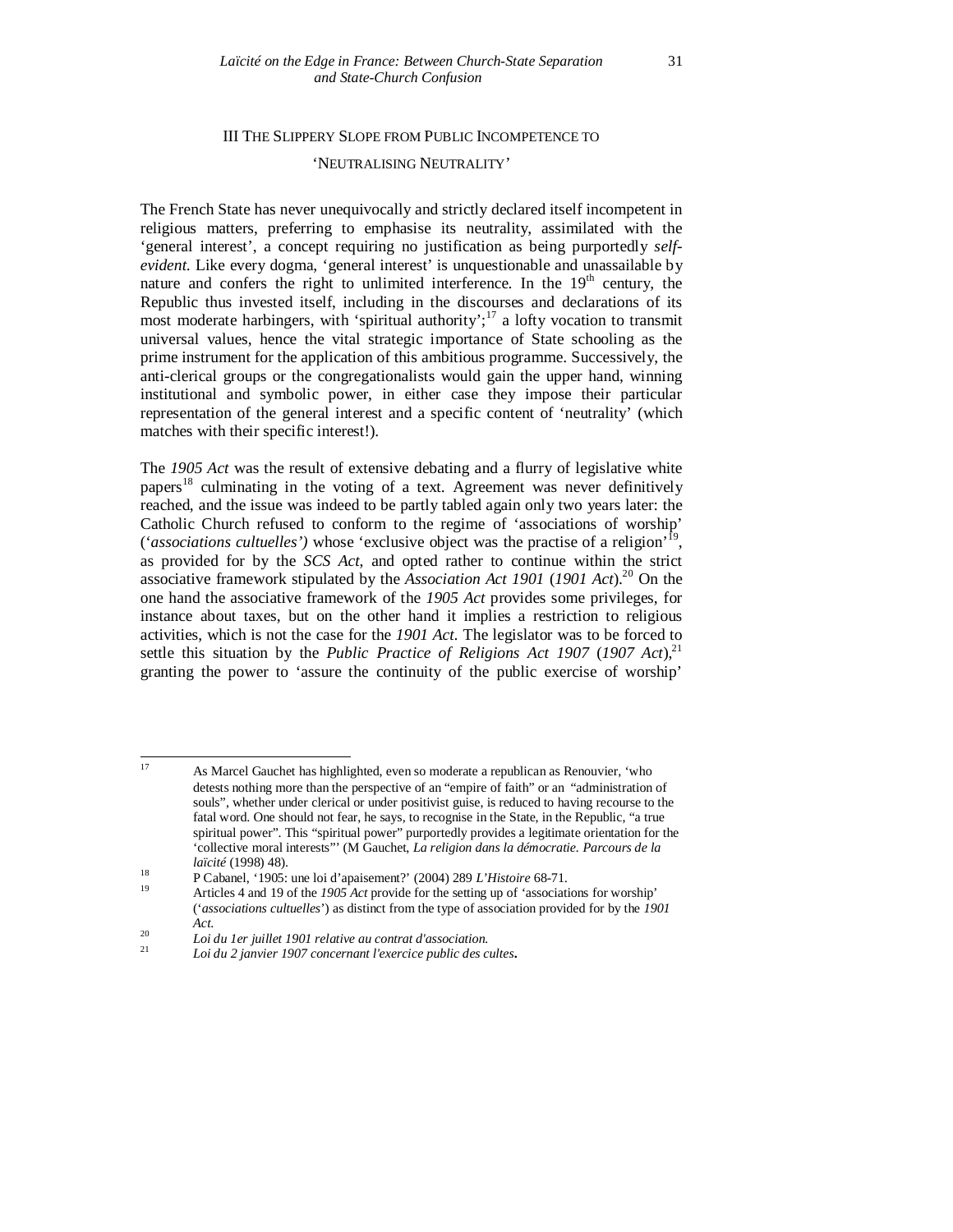within the associative framework of the 1901 Act.<sup>22</sup> This means, clearly, that this power was granted specifically and uniquely to the Catholic Church. It was not, surprisingly, a new legal regime made available for everyone, so that one could choose whether to operate according to the 1905 regime or to the 1901 regime as modified by the *1907 Act*. The '*laïque*' framework was subsequently to continually evolve, for instance in correlation with the capacity of Catholic mediating groups to produce relevant representations and to penetrate decision-making circles, as against the capability of the public authorities to offer resistance to such pressure. This explains why, as from 1924, there are diocesan associations<sup>23</sup> set up in conformity with the 1901 and 1905 Acts, which have since 1987 benefited from a regime of tax exemptions; that to this day the French government retains the right to supervise the process of the appointment of Bishops; that Catholic places of worship predating 1905 are still maintained by the public purse, since they remain public property; or that the vast majority of contractually state-funded private schools are Catholic.<sup>24</sup> It must also be recalled that in certain portions of the territory of the theoretically seamlessly indivisible French Republic the *1905 Act* is simply not implemented: the *1801 Concordat*<sup>25</sup> has indeed never been rescinded in its principle in Alsace-Mozelle, even if a few modifications have been brought in, and a Catholic mission is still entrusted with public schooling in Wallis and Futuna. Without even going deeper into such patent contradictions, such practical exceptions to the rule, but solely focusing on the *1905 Act*, one is dumbfounded to discover that the expression 'separation of churches and State', endlessly in currency right down to today as a synonym of *laïcité*, actually occurs there once and once only, and then merely in the title of the *1905 Act*. This 'detail' has its importance when one remembers that at the time titles did not belong to the prescriptive, applicable and enforceable contents of the law. The legislator thus indulged in what might be called some 'media hype' thanks to an ideologically resonant title, which does not however translate into a clear juridical reality in the text of the Act itself. In the history of France, *laïcité* thus can be said to represent a system of reference which constantly eludes critical scrutiny.

The dominant groups of the religious field have never been factored out of the decision-making process. This reality, multi-sectoral concerning the Catholic Church, can also be shown to be true in the case of other confessions which have been in a position to make themselves heard through official organs designated for them as representative by the public authorities: the Protestant Federation of France, the Representative Council of French Jewish Organisations, the Orthodox Inter-episcopal Committee of France, and finally, among the most recent arrivals, The Union of Buddhists of France. It is notable that Islam has been the last religion

 $22$ <sup>22</sup> The expression *'1907 Act* associations for worship' ('associations cultuelles de la loi de 1907') is usual for associations remaining within the 1901 framework, even when they retain the prime objective of worship.

<sup>23</sup> J P Durand, *Liberté religieuse et régimes des cultes en droit français – Textes, pratique administrative, jurisprudence* (1996) 300.

<sup>24</sup> Despite their considerable numbers, Muslims only possess *one*.

<sup>25</sup> *Concordat du 26 messidor an IX (15 juillet 1801)*.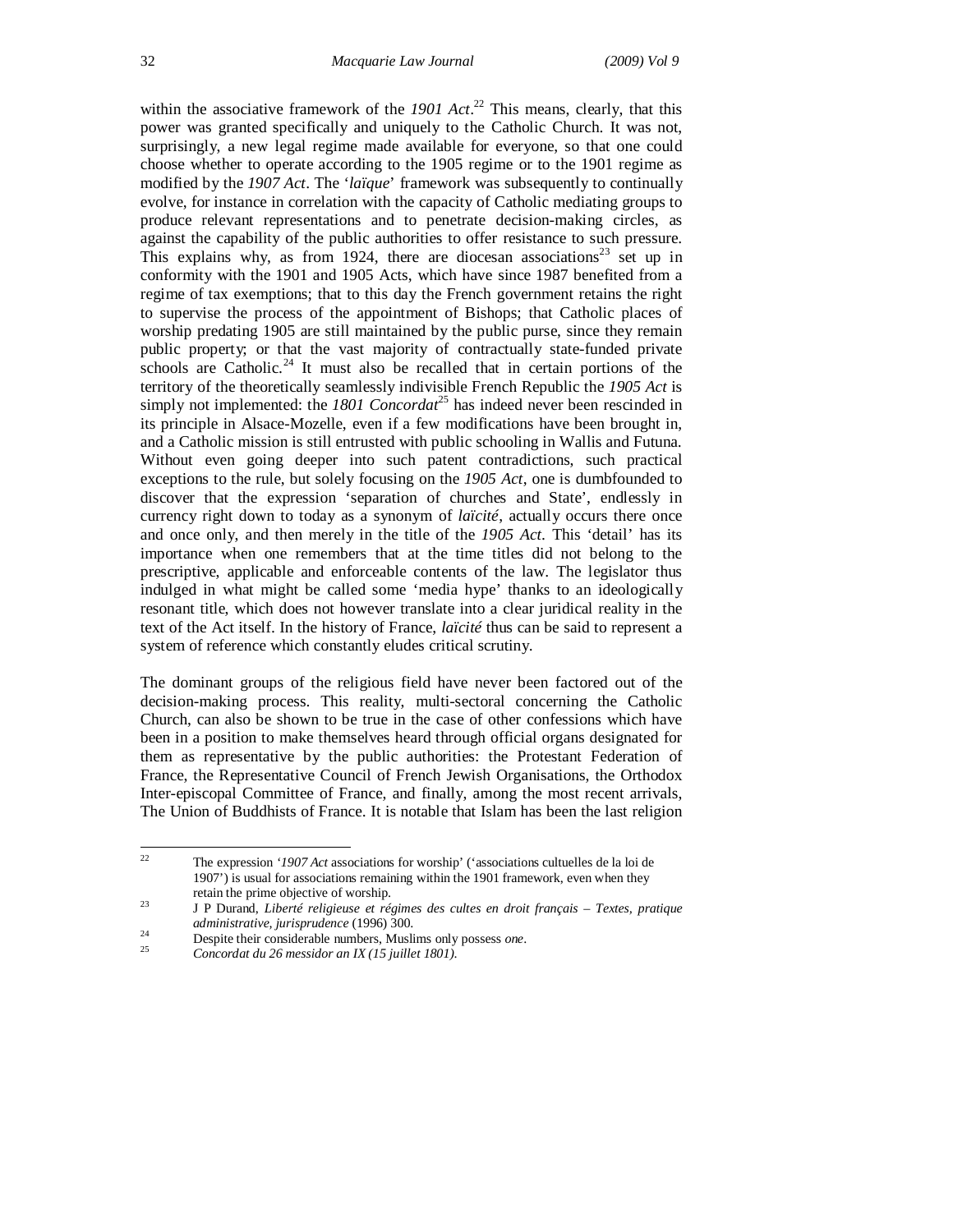to obtain a representative organisation (The French Council of Muslim Worship): the 'excessively radical' antagonism between the interests of the public authorities and those of Muslim groups long hampered the creation of anything resembling a legitimate institution.

#### IV THE TREATMENT OF ISLAM AS AN EXEMPLAR OF 'NEUTRALITY'

The construction of Islam as a social problem requiring a political solution was carried out in several instalments which were dependent both on the domestic and the international situations. In the specific case of France, the historical relationship with the colonisation/decolonisation process has played a major role in the representation of an alien form of religiosity, incompatible – first and foremost incompatible because inferior, subsequently because dangerous – with republican values.<sup>26</sup> After the Algerian war of independence, the colonial image of the Muslim-Arab-Maghrebin as belonging to a fundamentally inferior society, whose only hope was to merge with the host society, which had granted him the shortlived boon of a job for wages, was overwhelming. The Muslim is not then considered to be a troublemaker, but rather as a transient presence requiring close surveillance. Society itself is not deemed to be impacted by this passing presence. Islam is not treated as a domestic problem but as a foreign-policy concern,<sup>27</sup> or as a mere component of economic policy, in the narrow sense of industrial policymaking.<sup>28</sup> It was only progressively that the immigrant population concentrated in the suburbs came to be equated, on the one hand, with a dangerous form of marginality rife with delinquency on the domestic level, and, on the other, as a beachhead of foreign influence on the part of Muslim states.<sup>29</sup>

Two stubbornly negative images, underpinning a so-called 'security' policy in the widest sense of the word, which has given a 'natural' vocation to the sectors of the Home Office and the Ministry of Foreign Affairs in the resolution of the Muslim problem, have formed. These two image-frames, whether they do in fact partly echo reality or should mainly be confined to the world of fantasy, as appears to be the case, <sup>30</sup> do not directly concern our present discussion**.** We need do no more than take into account the existence of the two closely linked representations, whose

<sup>26</sup> <sup>26</sup> G Kepel, *Les banlieues de l'islam, naissance d'une religion en France* (1987) 424.

<sup>27</sup> J Cesari, *Musulmans et républicains. Les jeunes, l'islam et la France* (1998) 166.

<sup>28</sup> A Boyer, *L'Islam de France* (1998) 370.

<sup>29</sup> On the interactions between Muslim immigration and Muslim States, F Dassetto, *La construction de l'islam européen, approche socio-anthropologique* (1996) 383, is well worth consulting.

The involvement of Saudi Arabia and, more generally, of the World Muslim League, in the funding of several mosques, is undeniable. The World Muslim League, founded in 1962 by Saudi Arabia and under the latter's leadership, includes, among its ramifications, the Superior Council for Mosques, charged with subsidising the creation or the restoration of mosques and of supervising their activities. The European branch of the Superior Council for Mosques has its headquarters in Brussels under the title of the Intercontinental Council of European Mosques. The chapter devoted to 'stratégies diplomatiques et politiques islamiques' ('diplomatc strategies and Islamic policies') in F Dassetto, *La construction de l'islam européen, approche socio-anthropologique*, above n 29, is very useful here.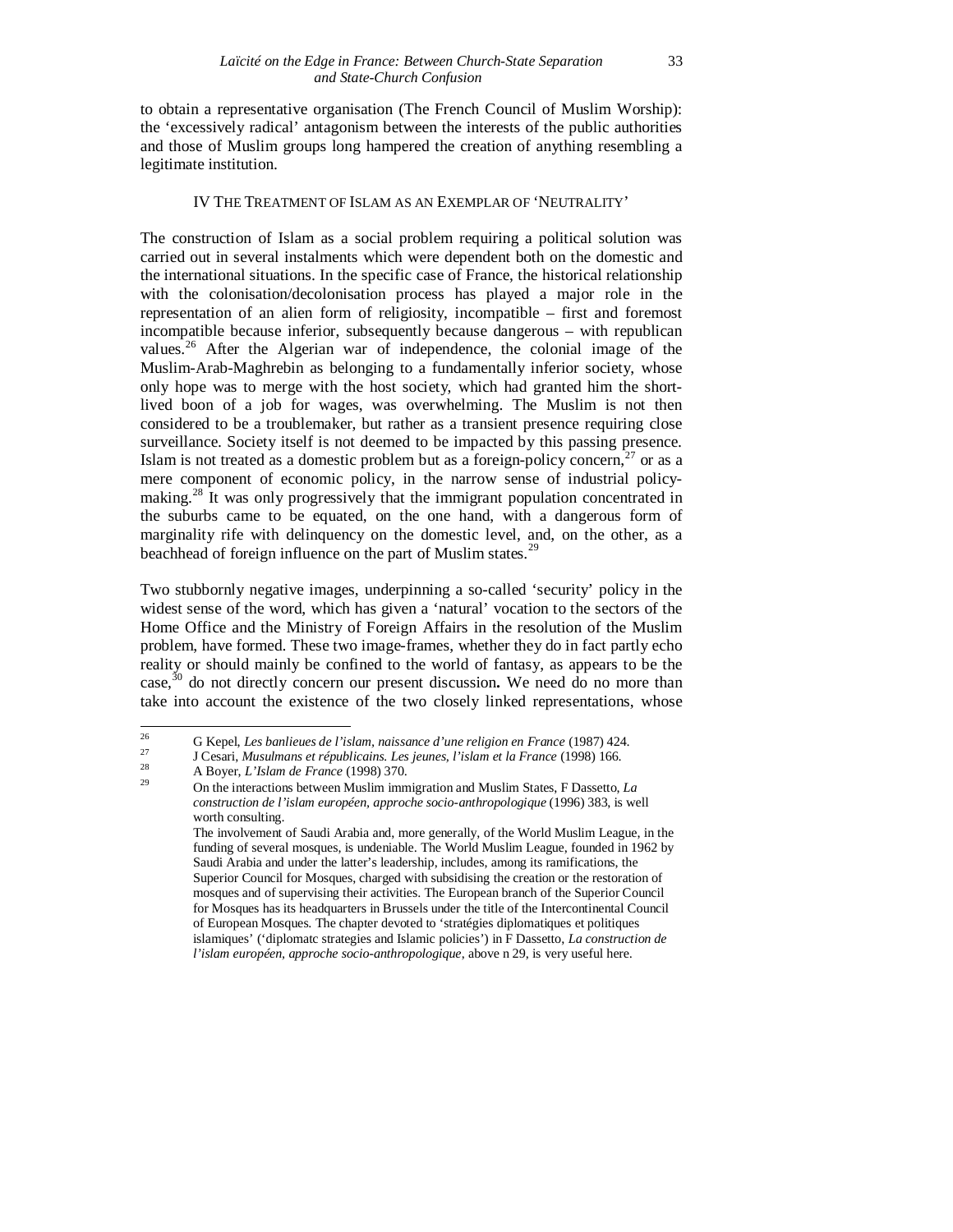relative weight in the scales of negotiation of a public policy for Islam in France has oscillated from the 1960s up till today, according to situations a priori independent from the ritual and dogmatic basis of this form of religiosity.

The economic crisis which ushered out the '*trentes glorieuses'* (post-war boom years) was characterised by an alarmingly steep hike in unemployment figures, partly correlated with the petroleum crisis of the nineteen seventies, paving the way for serious social upheaval.<sup>31</sup> Once cognizance is taken of the fact that the main States arraigned as responsible for the 'petroleum crisis' were Muslim countries rallied under the banner of the OPEC so as to 'combat' the 'Occident', we obtain a first explanation for the setting up during the 1970s of an 'Islam policy' coordinated by the Home Office and the Quai d'Orsay (Ministry of Foreign Affairs) on French territory. In this first phase, Islam was only to be contained, while formerly it had been merely ignored, at least as an object of concerted public policy-making. It was by no means either a 'good religion', or even a 'recognised' religion. In its case, of course, none of the registers of institutional recognition were applicable. Maghrebins present on French territory were 'in transit'; they were by no means to be considered as permanent residents.<sup>32</sup> Islam itself was not considered yet as an essential problem, but only as a barely visible temporary reality.

The second phase, beginning in the mid-1980s, corresponds to an aggravation of the representation of the harmfulness of Islam, peaking in the 1990s with the resurgence of terrorist attacks in Algeria and in France, claimed by Muslim groups such as the Islamic Salvation Front (FIS, 'Front Islamique de Salut').<sup>33</sup>

It was to be a period of mounting awareness of the 'sedentarisation' of immigrant populations, coinciding with the economic downturn which had put paid to the '*trentes glorieuses'*. The growing visibility of the 'sedentarised' populations with offspring born on French territory, hence of French nationality, boosted the phenomenon of a xenophobic backlash targeting Arabs/Maghrebins/Muslims. This aggravation of fantasy-fuelled negativity did not immediately trigger a heightened policy of repression, but rather set in motion an evolution in strategy. What was at stake was to find the means to 'naturalise' Islam, by selecting 'legitimate' spokespeople, while circumventing foreign sources of funding, not through direct repression, but by public regulation of the establishment of places of worship, and seeking temporary solutions for ritual slaughter<sup>34</sup> and the organisation of largely scattered groups.

 $31$  $rac{31}{32}$  G Kepel, above n 26*.* 

<sup>32</sup> Claims however emerged in the environment of workers' hostels ('*sonacotra*' or private hostels) and in industrial contexts (mainly car manufacturers). Muslim workers were then primarily claiming for provision of prayer rooms and *halal* meals.

 $\frac{33}{34}$  G Kepel, above n 26.

<sup>34</sup> Ritual slaughter has fired a public health issue during the Id al-Adha. Normally, the sacrifice should be accomplished by the head of each family unit, but French Muslims generally prefer to have recourse to a professional sacrificer. In France, there is no approved Muslim religious organism with the faculty to appoint sacrificers, comparable to the Jewish Consistoire Général in the case of *kosher* food. Until the setting up of such a representative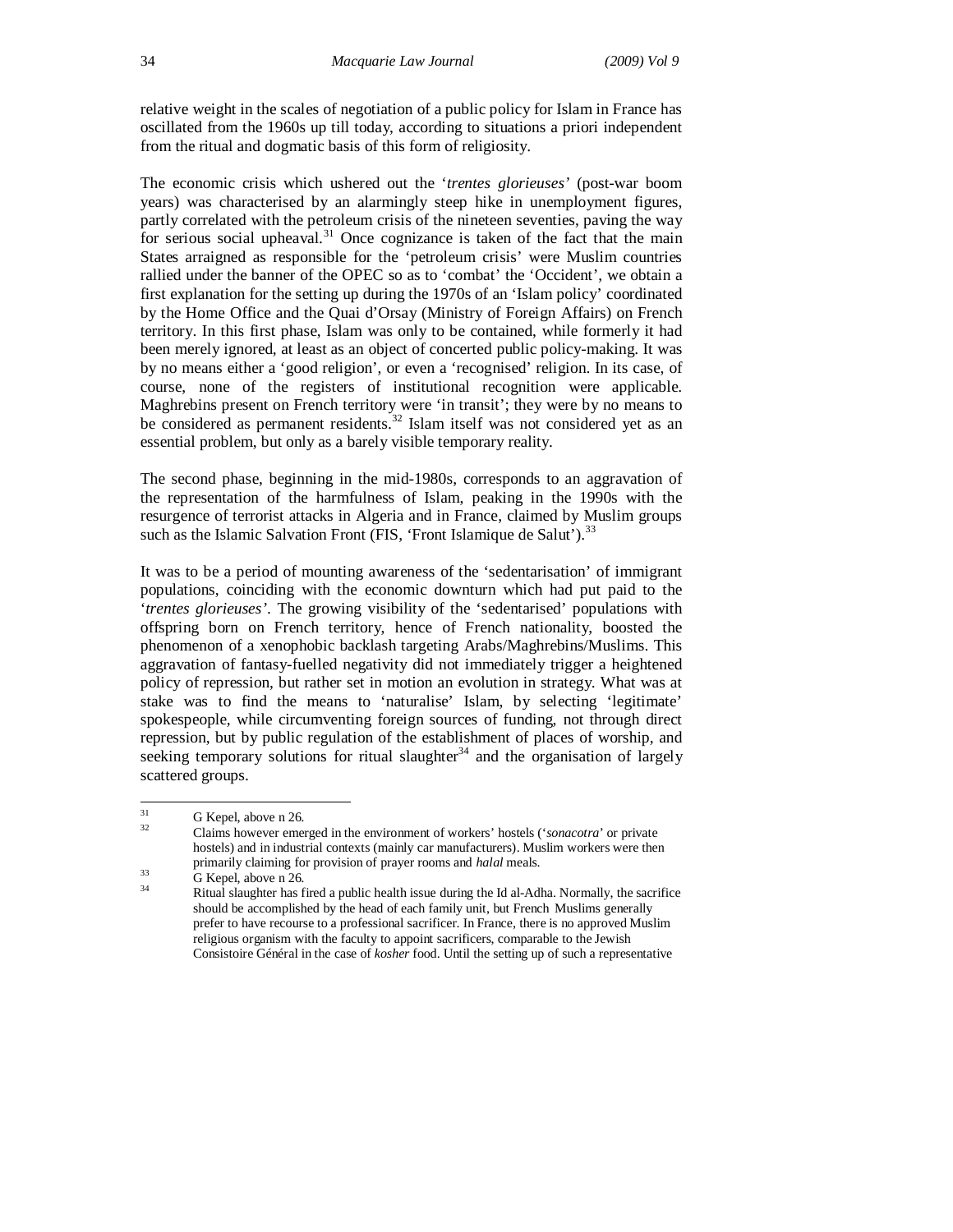Since the 1990s, the naturalisation strategy has culminated in a systematic quest for handpicked interlocutors, as representatives for legitimate organisations. The officially recognised target has been the setting up of a single umbrella organisation to represent all the 'Islams of France'.<sup>35</sup> By 1980, the Raymond Barre government had already established by decree a 'Consultative Commission for French Muslims' ('Commission Consultative des Français Musulmans'), in charge of channelling proposals to upgrade the living conditions of the latter, with the aim of facilitating their integration, while allowing for the respect of their religious rules. The Mosque of Paris was then the government's prime interlocutor, until it fell under the control of Algeria, following the election of Shaykh Abbas to the post of Rector. Public authorities subsequently dropped the connection in protest against Algeria's stranglehold. Later, in 1990, Pierre Joxe, the then Minister of the Interior created the Council of Reflection on French Islam (CORIF – 'Conseil de Réflexion sur l'Islam de France'), a think-tank devoid of any representative aspirations. This was to be a short-lived measure, pending the advent of democratically elected Muslim representatives. The setting up of a representative organ, however, proved arduous as, since 1981, with the possibility for foreigners to create associations without prior authorisation from the Minister of the Interior, Muslim associations with a worship-oriented, cultural, educative etc vocation, have multiplied.<sup>36</sup> Such associations or organisations do not all rely on the same understanding of Islam. The public authorities may have hoped to witness the advent of a 'French Islam', but in reality find themselves dealing with a multiplicity of Islams.<sup>37</sup> The failure of the most recent attempt at organising an electoral process with a view to setting up a representative organ is consequently symptomatic. The 'uniform naturalisation' of Islam is not about to happen, even if former Minister of the Interior Nicolas Sarkozy succeeded in negotiating a compromise – which can only remain fragile under current circumstances – concerning the integration of the main organisations within a French Council for the Muslim Religion. In the same way, in state schools, an attempt to supersede a strategy of mere neutralisation, translating into an ethnicisation of Muslim pupils,<sup>38</sup> has culminated in a management of differences.

The erection of mosques is characteristic of such naturalisation, as is highlighted by a comparison between the negotiations over the setting up of Muslim places of

1

organ, the May 18, 1981 decree provides for sacrificers to be approved on a piecemeal basis by the Préfet of the Département where they carry on their trade. Among the numerous works evoking the issue of the representation of the Muslim religion in France, the following are highly recommended : A Boyer, *L'Islam de France* (1998) 370; S Bencheikh, *Marianne et le Prophète, l'Islam dans la France laïque* (1998) 282; F. Frégosi, 'Le culte musulman et la République, la régulation publique de l'islam dans un cadre laïque', in R Leveau, K Mohsen-Finan, C Wihtol de Wenden, *L'islam en France et en Allemagne : identités et citoyenneté* (2001); F Frégosi, *'*Les problèmes d'organisation de la

religion musulmane en France' (1998) January *Esprit* 109-136.

<sup>36</sup> R Leveau, K Mohsen-Finan, C Wihtol de Wenden, ibid.*.*

<sup>37</sup> C de Galambert, in R Leveau, K Mohsen-Finan, C Wihtol de Wenden, ibid*.* <sup>38</sup> V Geisser, 'La laïcité scolaire chez les élèves de 'cultures musulmanes': l'espace des possibles', (Paper given in the IEP of Aix-en-Provence for the symposium: *Laïcité et pluralisme religieux,* June 2002*)*.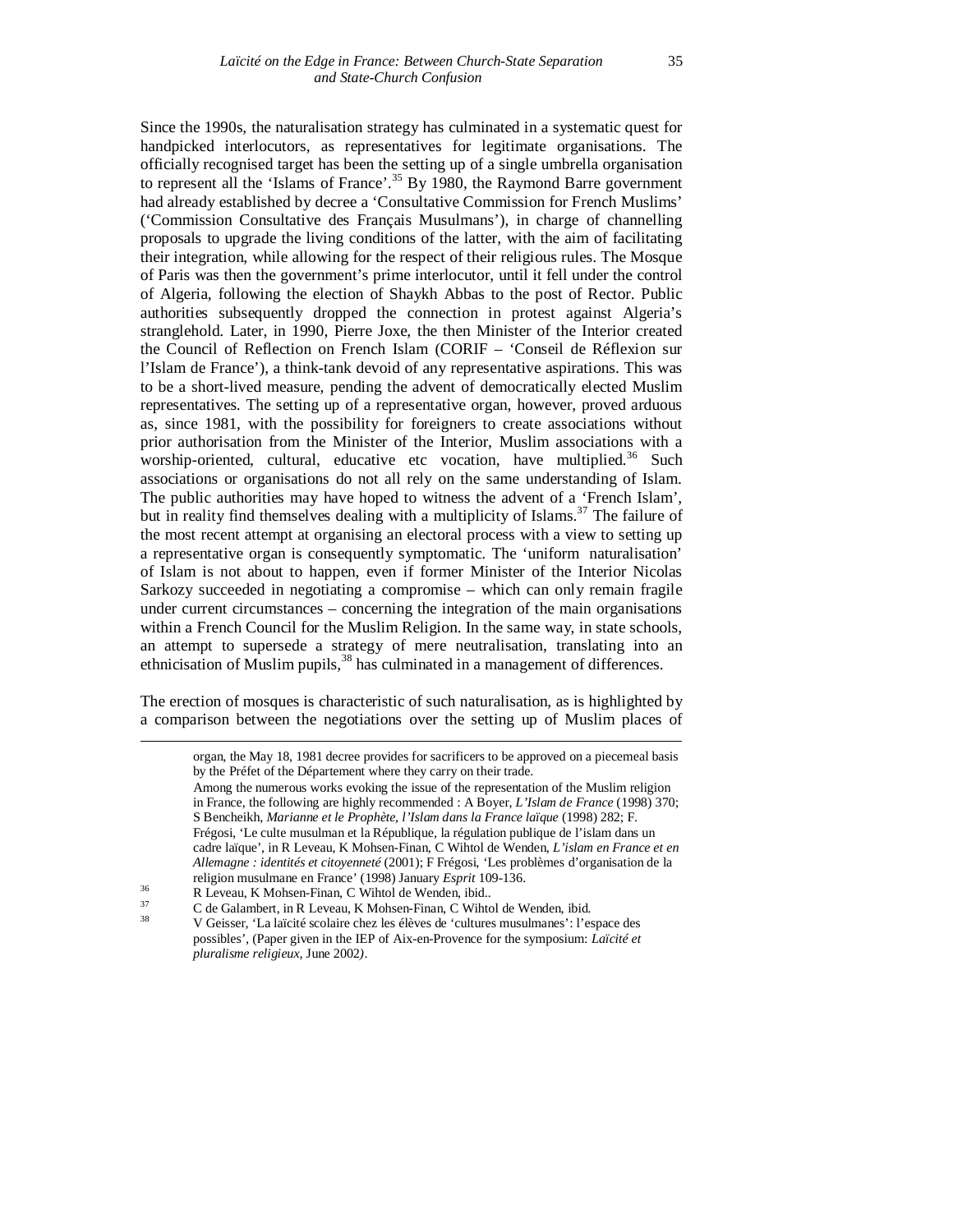worship in the Low Countries and in France, more specifically in Amsterdam and Marseille.<sup>39</sup> Down south, what is discussed is building '*The* Mosque' of Marseille, whereas up north in Amsterdam they just talk of 'establishing mosques'. In the first instance, that of the mosque of Marseille, *laïcité* as the image-frame of the negotiation involves highlighting the 'visibility-representativity' of one mosque, and one alone, specifically attached to the city of Marseille, and in no case implementing a strategy of multiple establishments, in accordance with the specific needs of the faithful. In the same way as the public authorities have sought to designate clergy and single representative organisations, they seek to identify central, representative places of worship. Thus, the buzzword is 'mosquecathedral', which historically refers back to the diocesan conception of Roman Catholicism, antedating even the Jacobin administrative model. The State stands ready to fund mosques and associations, to authorise differentiated practises within the state school system, but only to the degree in which a centralised, unified Muslim cult has been established. *Laïcité*, the moving feast of a policy of controlled worship, has evolved latterly towards the qualification of Islam as a 'state-approved religion', or 'great religion', to the point where it may be said to have agreed to negotiate its own resources within certain narrowly defined ideological and institutional constraints.

The new Muslim players have interiorised such constraints, a fact which empowers them the more efficaciously to negotiate the normalisation of Islam. Muslim pupils have recourse to *laïcité* to demand the right to express their 'Islamity', whereas the resistance of the school authorities to such claims is also underpinned by reference to the latter.<sup>40</sup> Once again, what all this boils down to is the fact that *laïcité* can no longer be taken for granted as an elementary, intangible, self-evident given, bur rather as a conceptual frame via which conflicting interests come into play.<sup>41</sup> In other words, here again what we are seeing is no longer a conflict over the abolition or the maintenance of *laïcité*, but about its relative definitions. The resistances are those of an older cognitive field, restricted in its views to a 'neutralisingethnicising' form of *laïcité*, while the claims of the Muslim pupils fit in with the lineaments of a still emerging, increasingly pluralistic cognitive field, entailing certain, already discernable consequences: the project of teaching the 'religious fact' in all its diversity at school, provision for dietary and behavioural specificities etc. This negotiation, however, still remains tributary to a fixed representation, both ideologically and organisationally centralised.

<sup>39</sup> <sup>39</sup> M Maussen, lecture given in the framework of the annual Doctoral Conference in Political Science (2001) at the IEP (Institute for Policy studies) at Aix-en-Provence, France, concerning his ongoing post-doctoral research project on '*Les négociations pour l'implantation de Mosquées: l'exemple d'Amsterdam et de Marseille*' (Current Negotiations for the setting up of Mosques : the examples of Amsterdam and Marseille).

<sup>40</sup> V Geisser, above n 38*.*

One may find evidence of this in the very jurisprudential instability of the Council of State concerning the 'Islamic headscarf' issue, since the opinion handed down on November 27, 1989. A Boyer evokes a slippage on the part of the Council in the direction of 'laicism', through a toughening of its jurisprudence (see the contradictory opinions handed down on May 3, 1992 and on March 14, 1994).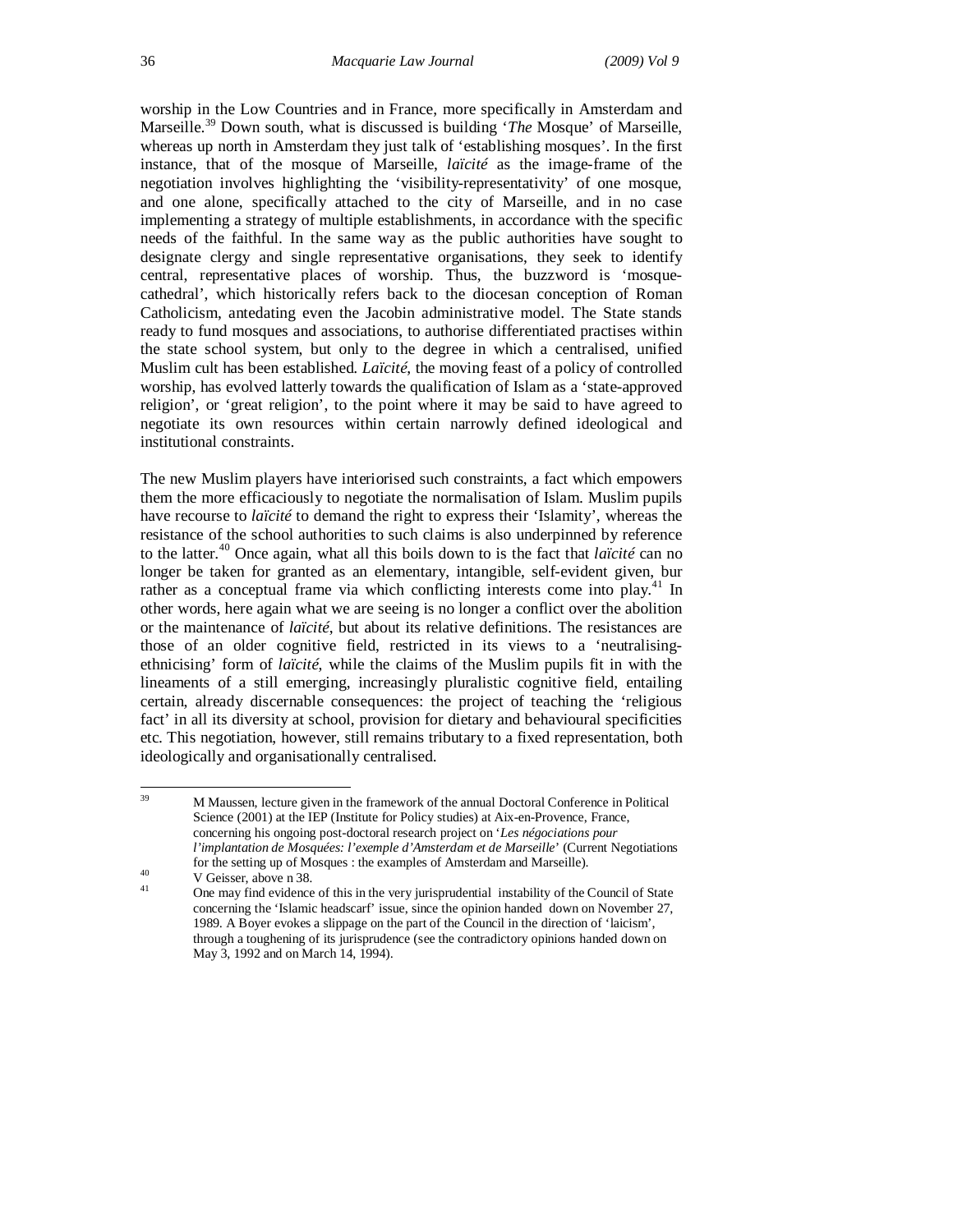#### V *LAÏCITE* AND SYMBOLIC VIOLENCE: THE CASE OF THE MUSLIM VEIL

The Commission convened by Bernard Stasi on French President Jacques Chirac's bidding, in order to 'ponder' on the 'issue' of the presence of the Islamic veil on state school premises, typically represents the case of an *ad hoc* institution erected in order to 'rationally' justify already pre-existing religious prejudices and legitimise *a priori* decision-making.

The 'sages' sitting on the Commission, taken individually, all held contrasting opinions concerning the issue of 'religious signs' at school. Then in the course of debating a consensus was progressively constructed against the wearing of the veil. One can plausibly link the construction of such a consensus to a phenomenon we have very frequently observed on the subject of Islam. That is, in a first phase, on expounding rational arguments concerning the multiplicity of Islam, the plurality of its schools of thought, the fact that fundamentalism is not of its essence, that historical and economic conditionalities have played a great role in its current religious radicalisation, one is gratified by words of chastened assent, going something like: 'Yes, yes, of course, how right you are!' But then immediately afterwards, the conversation goes into overdrive; this is no longer a case for rationality, but of speaking 'sincerely', among 'peers', culminating in a complete annulment of the aforesaid exclamation of consent, to be replaced by quite a different style of utterance, this time in the register of irrational connivance, which starts more like this: 'All the same…'. In other words, rationally, objectively you are right, but rationality has no purchase on such matters: 'This just won't do!' The author of this paper recalls many a conversation along similar lines, one of the most recent being with Henri Pena-Ruiz (a member of the Commission), to whom I finally retorted: 'But *what* just won't do? What do you mean?' On which the honourable member was to expostulate: 'But, you know, Islam, the culture and all that!' If you insist on demanding further explanation, you immediately become a *provocateur*, a radical, because you are forcing your counterpart to speak the unspeakable, to avow the unavowable, that 'you know!' secret which you must necessarily nurse in common with 'everybody', the 'common knowledge' which you of necessity share, because you are 'one of us' - unless you are either a 'traitor' to the Republic or a simpleton. This 'yes, but, all the same', following hot on the heels of 'yes, you are right of course', is, in this author's opinion, what should most solicit the scrutiny of the sociologist, because it reveals the subliminal, the unreflecting reflex, the kind of 'practical good sense' of the 'sage' who thus jettisons to a great extent the hard-won territory of his own reflexive intellectual positions, once placed in the position of 'decision-making' or believing he is taking measures against the Muslim veil.

According to Jean Baubérot, early in December, with the report being due in to the President of the Republic on Thursday 11 of that very month, and already largely written, it suddenly occurred to the Commission that no veiled young woman had testified. The Senate's official in-house television channel was to broadcast a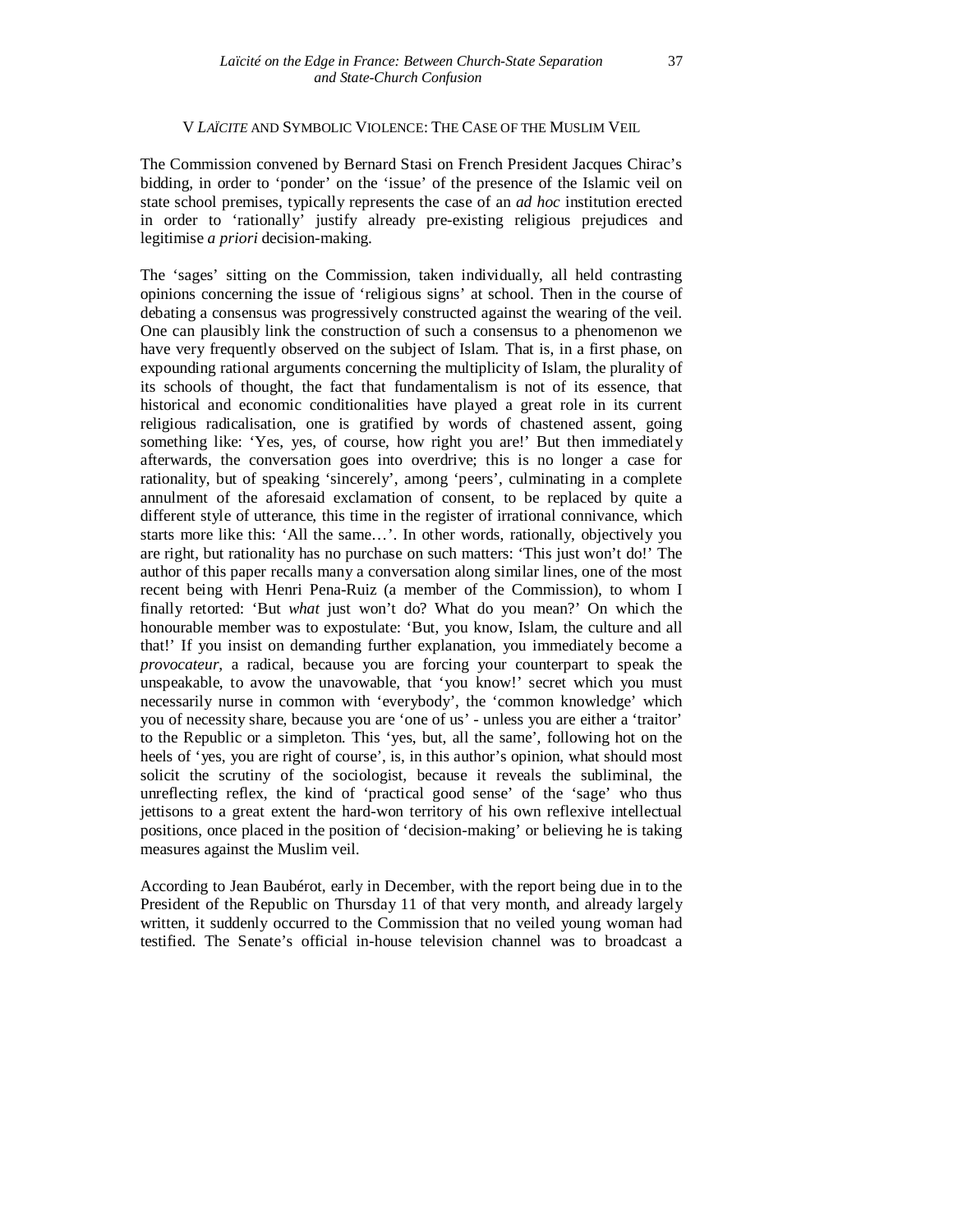sequence during which a distraught and dismayed Bernard Stasi made a last minute attempt to get hold of a 'veiled girl' to provide her testimony, finally making do with Saïda Kada, co-author of a book called *L'une voilée, l'autre pas* ('One veiled, the other not').<sup>42</sup> This was not to deter the Commission from declaring, as a 'recapitulation of all the different positions expressed by the persons heard', that the Islamic veil 'for those who wear it, may take on a variety of meanings. It may be a personal choice or on the contrary it may be a constraint'.

And that is about all we will be told, no more than an elementary binary alternative. What is more, the information concerning the purported meaning that the young women bestow on their act did not originate from the girls themselves, since practically almost none had been heard by the Commission. The report then continues by stating that to those who do not wear one, it 'is fundamentally in breach of the equality between men and women'.<sup>44</sup> To conclude, the Commission speaks out in the name of 'the whole educative community' for which 'the visible quality of a religious sign is felt by many to be contrary to the mission of schools' and that 'it is also in breach of the values which the school system should be teaching, more particularly the equality between men and women'.<sup>45</sup> In other words, wearing the veil, even if by voluntary choice, remains a breach of male/female equality. Thus all the 'variety of meanings' can be reduced, in reality, to one, an infamous reduction of women to inferiority.

It cannot indeed be denied that such a meaning may exist. But is it the only feasible interpretation? The surveys we have conducted demonstrate that it is one that only applies in certain social contexts; not only is it not the only one applicable within the tradition, <sup>46</sup> but, what is more, nowadays, in social context, and particularly in the school system. Most of our testimonies from young Muslims bear out the general fact that, in the majority of cases in the French context, the wearing of the *hijab* is more often a voluntary choice on the part of young women than an imposition by their parents or brothers.

 $42$ <sup>42</sup> D Bouzar, S Kada*, L'une voilée, l'autre pas* (2003).

<sup>43</sup> Commission de réflexion sur l'application du principe de laïcité dans la République ('Commission for Reflection on the implementation of the *laïcité* principle in the Republic'), '*Rapport au Président de la République', handed in on* Thursday December 11, 2003. The initial version of the report in our possession has no page numbers, but all the following quotations originate from sub-paragraph 4.2.2.1. 'L'École' ('School'), from paragraph 4.2.2. 'Défendre les services publics' ('Defending public services').

 $\begin{array}{cc}\n\text{44} & \text{field.} \\
\text{45} & \text{Bid.}\n\end{array}$ 

 $\frac{45}{46}$  Ibid. Fine-tuning interpretations of the norm, of behaviour, has always been fraught with problems in different Muslim social contexts (Al-'Alwâni Tâhâ Jâbir, *Islam, conflit d'opinion: pour une éthique du désaccord* (1995). In a recent study Hélène Legeay has highlighted the numerous models and techniques of interpretation including ultra-modern 'opinions' on doctrine (*Essai de définition de l'Ijtihad contemporain* ('Attempt at defining Contemporary *Ijtihad*'), pre-doctoral dissertation for the African, Arab and Turkish Worlds, DEA, University of Aix-Marseille I, 2004).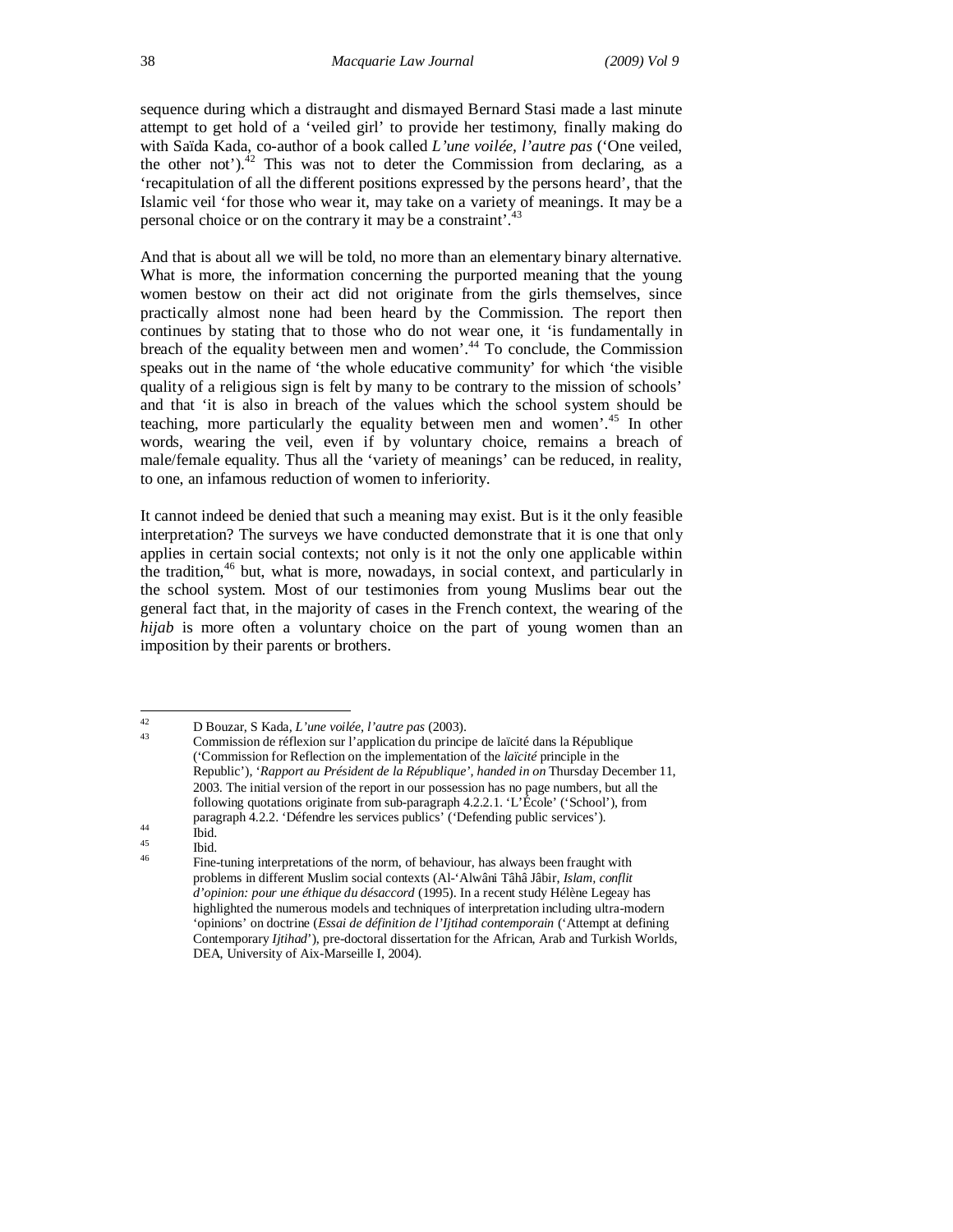…You know what, I'm laughing about it with my little sister, I tell her go on, make my bed, or I'll make you wear the veil. You see, just for a laugh, I couldn't care less. But there are people who say, yeah, but then there are people who are forced to have it on, but that's a load of bullshit, that's bullshit, we're in France, here we're in France. $47$ 

Others may admit that parents sometimes, very rarely indeed, impose the wearing of the *hijab*, but girls who have the veil imposed on them, according to such sources, are precisely those who will take it off once they are at school:

But it's true there are some girls who are forced to by their parents. Well, you can see them a mile off, those girls. If they are forced to wear the veil by their parents, as soon as they are at school, they'll take it off by themselves, because they know that their parents won't see them at the *lycée* (high school) with their headscarf or whatever. But there are others who do it because they really want to, and it's a shame to punish those girls, by the reason that it's a real shame, punishing those girls who really want to.<sup>48</sup>

Here, of course, our analysis was confined to the declarative level. Nevertheless, the existence of different ways of wearing the veil, in conformity with differing social realities, has been confirmed as a pattern by the findings of our interviews. Regular long-term immersion in immigrant social environments, for instance in the Cité des Aubiers in Bordeaux and in the Quartiers Nord in Marseille, has enabled to counter-check any possible discrepancy between the 'surface level' of language and concrete behaviour patterns. Such a discrepancy in the results of the survey indeed turned out to be quite high in the case of the use of closed questionnaires, but fairly low when semi-directive interviewing techniques, under conditions of complete anonymity and in isolation from family influence and peer pressure, were applied. A variety of patterns of occurrence in reasons for wearing the *hijab* thus clearly emerge, calling into question the usual stereotypes. These ranged from the outwardly imposed signification, the stereotype, to the description of voluntarily claimed ideal types.

#### VI THE 'FORCED VEIL' AS RED HERRING, THE 'VOLUNTARY VEIL' AS THE TRUE ISSUE

However, the forced wearing of the *hijab* has always been extant among certain sectors of immigrant and post-colonial population in France, a fact which raised no shock waves of protest before the 1980s. What has essentially changed between the 1960s and '70s and the period running from the late '80s up till today? It is the fact that the Islamic veil in the vast majority of cases today is flaunted as a voluntary choice, conspicuously and unbearably so, on the part of those who don it. What is more, it is henceforth worn outside the strictly private sphere of the home, to which

<sup>48</sup> Ibid.

<sup>47</sup> <sup>47</sup> Field survey carried out under author's supervision (Liogier, above n 1).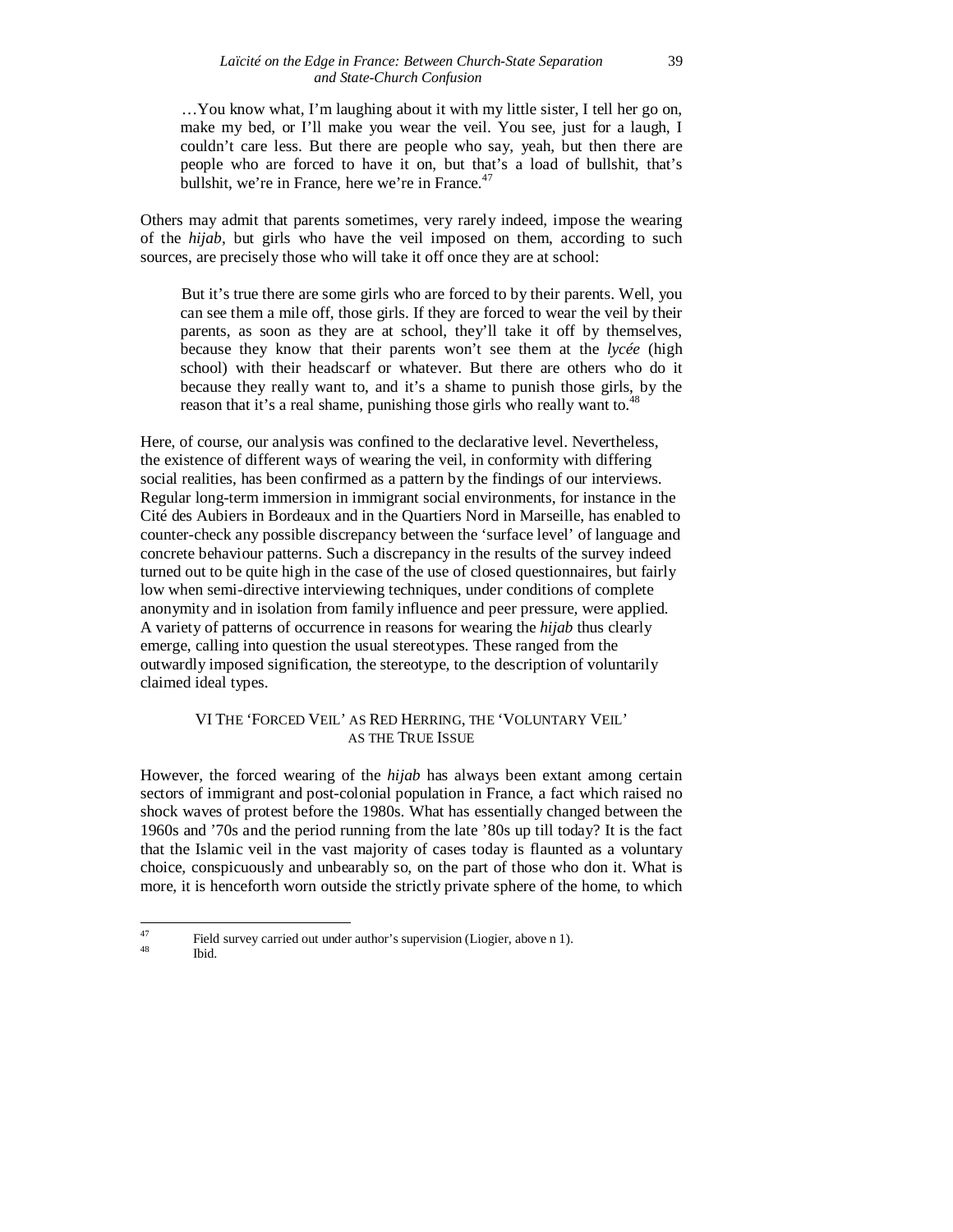its imposition was formerly confined. This state of affairs has led to declarations that the 'veil' has become a social problem, triggering a line of public policy culminating in an Act of Parliament (*2004 Act*) forbidding this article of clothing in school precincts,<sup>49</sup> at the very time when it is being exteriorised for the simple reason that it is voluntarily chosen, including by school-goers, whose intention definitely is to study as a means of social promotion, and who no doubt see therein an 'identity signifier', a way of setting oneself apart from certain others, from the '*Céfrancs'* (Palindromic suburban slang for '*Français'*), who disqualify them from being 'truly French', but also in opposition with their own families, considered by them to be culturally over-assimilated, conniving in their own alienation, and 'living in ignorance' of 'genuine' Islam.

The great majority of veiled girls (who represent overall a tiny minority within their own group) are among the highest school achievers, who declare that they aim at gaining access to employment in upper bracket professions notwithstanding their wearing the veil, which they even mean to flaunt as a banner of success, a conspicuous sign of their resolve to come to terms with themselves both in their Arab-Muslim identity and 'nonetheless' as wholly French, without having to 'get integrated' in any particular way. Strangely enough, what indeed seems to disturb critics the most is the 'voluntary veil', voluntarily manifested in public, rather than the 'imposed veil', generally occurring in the private sphere of family life, even if it is only in the latter case that it is violently imposed, which is concretely a violation of women's rights in the currently accepted sense of the term. The paradox is thus the following: it is the 'voluntary veil' which is coming under attack, which is at issue, but as it is unassailable *per se*, precisely because it is indeed voluntary, it will be criticised for being what it precisely is not, 'veiling by constraint', when the public authorities never formerly displayed the least concern about the latter. Thus it is the girls' concrete choice which bears the brunt of the attack, paradoxically in the name of struggle against a somewhat abstract 'constraint', the truth of which nobody, at least among the ranks of the commissions in charge of advising the powers that be, has gone to the trouble of checking out.

When the veil was 'in transit', in the 1960s and '70s, among 'different', meaning distant and distinct, Maghrebin populations, transient and remotely living their lives in their 'neighbourhoods', this gave rise to no fundamental issue. Since the veil has come out and spilled onto state school premises, even climbing the social ladder, to the point of being flaunted by a barrister, a doctor, or any other respectable member of the female population, then and only then does it figure as a serious 'integration problem'. Incidentally, the crossing of school achievement indicators with those of the feeling of integration shows that the more young Muslims from poor neighbourhoods undertake studies in higher education, the less well integrated they

<sup>49</sup> <sup>49</sup> Exact title of the Act : *Loi n°2004-228 du 15 mars 2004 encadrant, en application du principe de laïcité, le port de signes ou de tenues manifestant une appartenance religieuse dans les écoles, collèges et lycées publics.* (*Law of 15th March 2004 applying the principle of secularism to regulate the wearing of signs or clothing manifesting a religious affiliation in public schools, lower secondary and secondary schools*).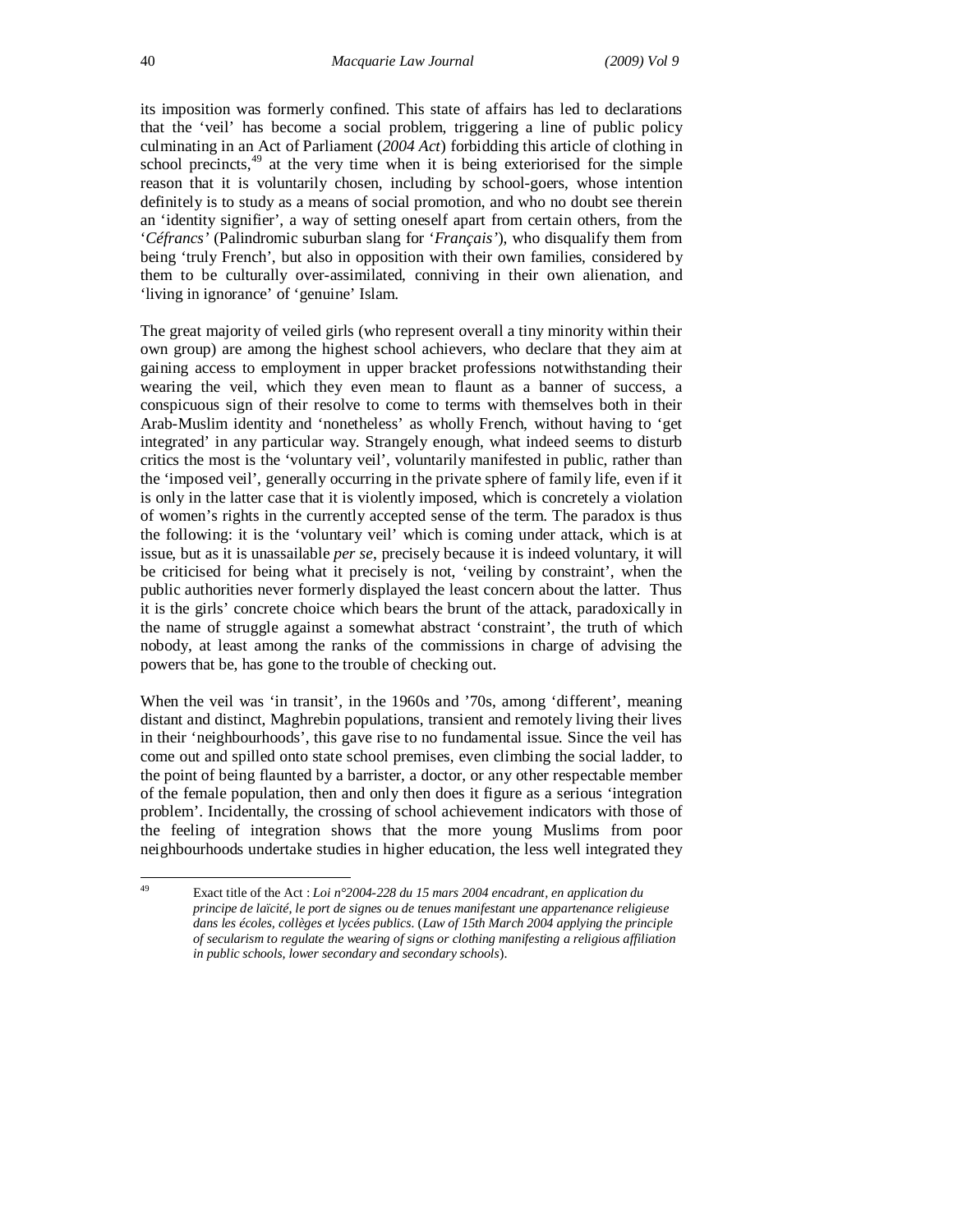feel themselves to be. This is of course only an apparent paradox, since we have just observed that, in the problematic of integration, what is at issue is not cultural and educative exclusion, but indeed the access of Muslims *per se*, visible as such, to culture and education.

Of course, there is no denying that there is indeed a 'forced veil', or even a simultaneously 'voluntary' and fundamentalist one, while maintaining that this type of veil is a minority phenomenon, passed off as that of a majority, and even the sole imaginable kind. In order to impose such a stereotype, the mediator/decisionmakers of the '*laïque*' Republic have made no bones about transforming themselves into Ulemas, interpreters of the Koran empowered to state the true faith, to state for instance that the *hijab* is no obligation under Islam, as Hanifa Cherifi, Ombudsman 'in charge of the veil' for the French Ministry of Education recently declared. It thus becomes easy enough, along such lines, to understand why the Conseil Français du culte Musulman (French council of the Muslim Religion) has been deprived of the 'right' to criticise this Act: because it was 'electioneered' to confirm and broadcast the dominant viewpoint on what the 'Islamic headscarf' is all about.

We stick with the outlook that there is only one feasible interpretation for the wearing of the veil, as there can only be one possible meaning for deep Islam. Fundamental Islam is as a matter of course fundamentalist.<sup>50</sup> The dominant impose their classifications, their definitions, their images, while the dominated, alias the vast majority of French Muslims, struggle for the recognition of their own selfdefinition, of their own whiter shades of grey. This is echoed in the majoritysanctioned definition of *laïcité* by French Muslims as the positive liberty to express one's own form of worship, and not the purely negative, and to them necessarily neutralising, neutrality of the French public authorities.

Re-treading that stance of 'neutralising neutrality', with its *a priori* imposition of a single meaning onto the activities, practises and religious symbols of Muslims, thus merely confirming 'common sense', i.e. the dominant culture whose main framework we have attempted to delineate in this paper, is what the Stasi Commission's findings finally boil down to. Nobody would think of calling into question the fact that there are several ways of wearing a Christian cross, in other words that there are multiple motives that may prompt individuals to exhibit this sort of religious sign. Without aspiring to the exhaustiveness of rocket science, the 'identikit' of a certain number of typical cross-wearers could rapidly be established: cross-wearers through pure social conformism, devoid of the slightest involvement in religious practise, not only implying a lack of belief in God and in the existence of Jesus, but excluding the raising of any issue of the sort; cross-wearers who wish to highlight their fidelity to the Roman Catholic Church; cross-wearers with aesthetic motives; cross-wearers fired by religious fundamentalism; cross-wearers who seek to actively assert their autonomy facing the pressures of social, sexual and other taboos, seeing in Jesus the harbinger of untrammelled freedom.

50

Survey on the image of Islam published in the French daily press, ibid.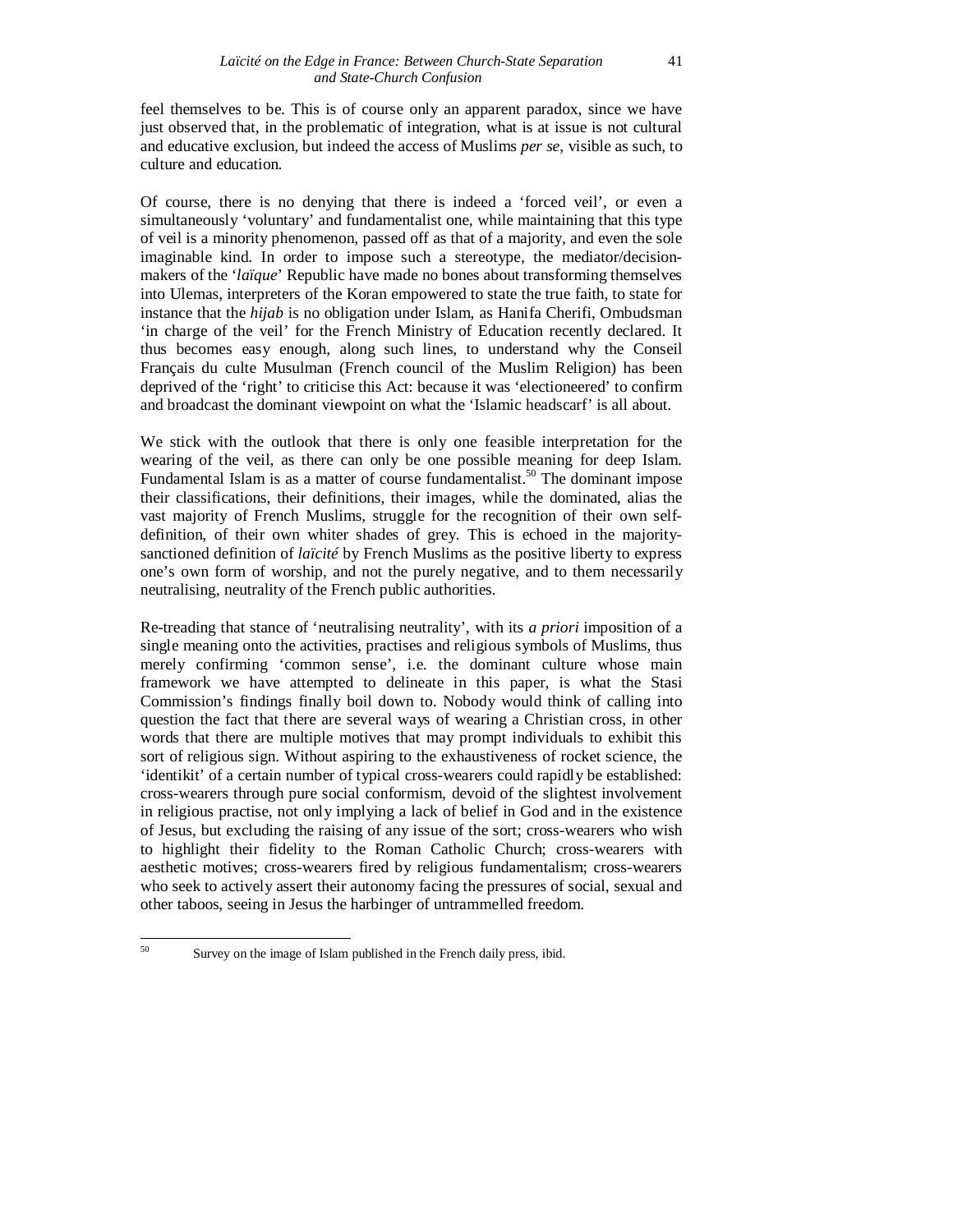A plethora of other traits could be found, all of course merely ideal types, i.e. focusing in a purely stereotypical way on such or such a motive justifying the choice of being a cross-wearer. In the arena of social reality, such ideal types are no more than tensions, or a crossing of intentions which determine the actor's wearing such a religious symbol: 'It's attractive and it recalls that I was once baptised, and also enables me to manifest my wish to respect Christian values', etc. Tracking and analysing such 'good reasons' in the actor's own eyes justifying his acting in such a manner rather than in any other, entails methodologically attempting to place oneself in his position, being comprehensive, following the expression coined by Max Weber to confer a name on his own scientific method, 'the comprehensive sociology of the actor'.<sup>51</sup> This involves of course not only simply understanding from outside, but being 'subjectively understanding', which means to suspend all *a priori* thinking, to practise *époché*, to place between brackets one's own social position. The sociological exercise of 'Weberian understanding' consisting in the construction of a multiplicity of ideal types thanks to an acute focus on the variety of meanings which social actors themselves confer on their actions, is already *de facto* a means of bracketing our own social position. It is precisely just such a basic exercise of sociological hygiene that the members of the Stasi Commission stubbornly refused to apply. The mere fact of their hearing several veiled girls and of trying to see things from the latter's viewpoint, of attempting to be 'subjectively understanding', in order to reconstruct the meaning they confer on their act, would have sufficed to send cracks through the dominant consensus. But here again, those who had taken it on themselves to be the agents of the dominant culture had a vested interest in maintaining such a disregard for their object, a vested interest in omitting to question the aforesaid girls, a vested interest in not understanding, in not being 'understanding'. It was thus all the easier for them to maintain that the belief of the latter had only one possible meaning/interpretation. While simultaneously not a single one of them would doubt that the Christian cross is susceptible of a multitude of mutually competitive meanings/interpretations, simply because, globally speaking, the Christian cross is not 'shocking'. Of course, to make a show of balance, of face-value universality, the Christian cross was itself to be characterised in the framework of the *2004 Act* as a symbol susceptible of being over-conspicuous under certain conditions, but all and sundry remain firmly convinced that the 'Christian cross cannot be imposed', and does not represent 'a sign of gender inequality', as the veil does.

Since the essential, if not only, justification of the *2004 Act*, according to the members of the Stasi Commission, is not to put an end to the display of religious signs, but to prevent their imposition, it becomes virtually impossible to understand

-

<sup>51</sup> Cf Max Weber in Guenther Roth and Claus Wittich (eds), *Economy and Society*, *I. Definitions of Sociology and Social Action* (1978) 10-12 (M Weber, *Economie et Société. Tome 1: Les catégories de la sociologie* (1995) 27-52).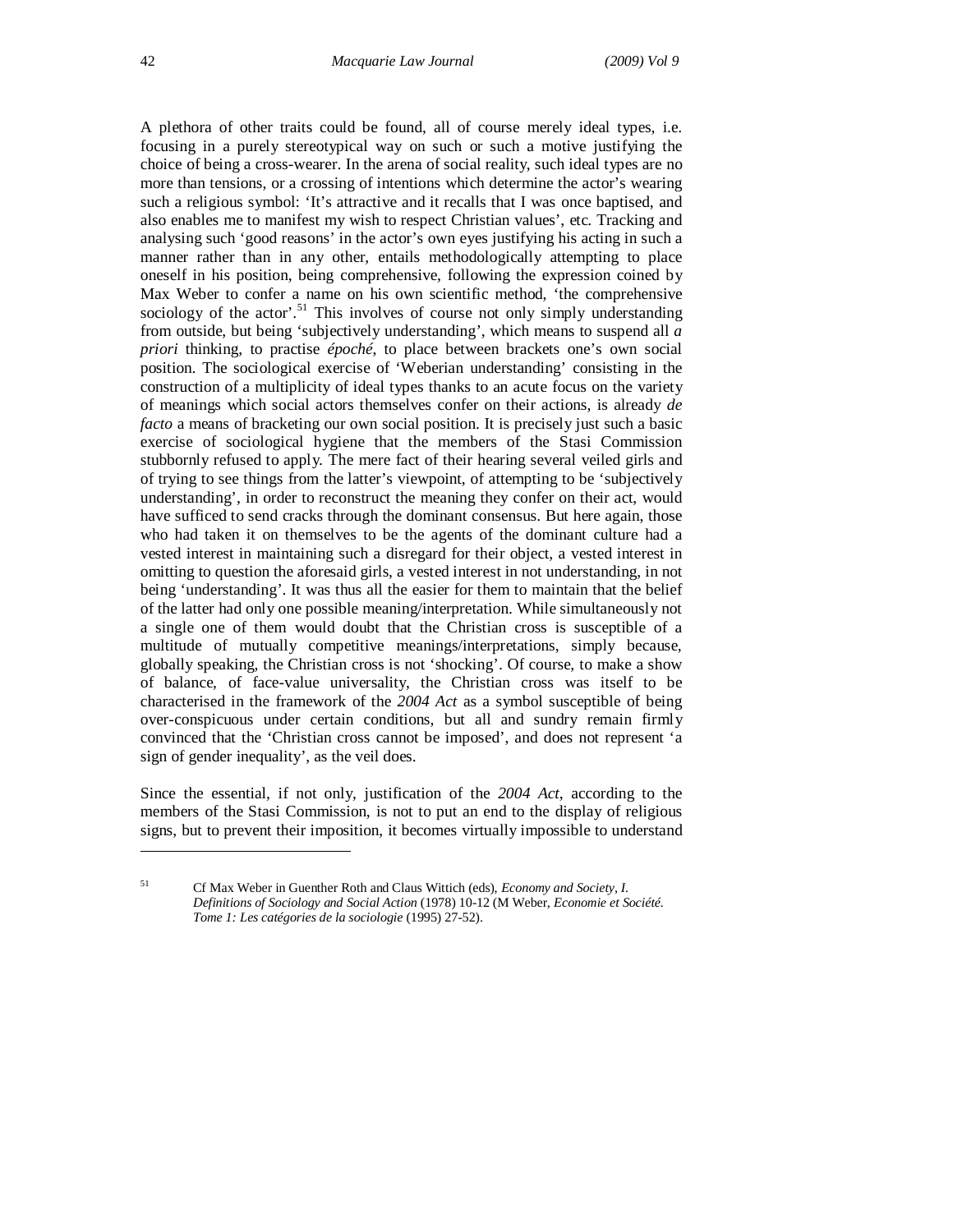on such a basis why the wearing of the cross and other less 'problematic' signs should also be forbidden. This is because the abstraction of a universal standpoint (which is one of the basic principles of the French Republic) requires denying any singular stand in an Act of Parliament. But it is precisely, paradoxically, the fact that the real particular aim of the *2004 Act* is hidden behind the rhetoric of universality that makes it more efficacious for its concrete targeting, i.e. the paramount objective of specifically eradicating the Muslim headscarf (when the Act forbids theoretically the religious signs in general). Here it becomes blindingly clear that certain other objectively religious signs and symbols are not even counted as such. It will not be seen as shocking for a young secondary school-goer to be seen wearing a tee-shirt sporting a huge *taï-ji*, the Taoist ideogram representing the *ying-yang*. Nevertheless, the *taï-ji* is first and foremost a particularly conspicuous religious symbol, and even one of the most widespread in the world, to be found not only in Taoism, but also in Buddhism, in Hinduism and still elsewhere. Thus it is not the fact of being a highly conspicuous religious sign that fundamentally counts, but the fact of displaying a reference in breach of the implicit criteria defining the legitimate perception of what is 'religiously embarrassing'. Indeed, the *taï-ji* is a 'post-materialist' signifier, referring back to the culture of global harmony, of personal development, core values of wellbeing, and those of the top achievers on today's global social playing field.

We do not even notice the huge *taï-ji* on the young man's tee shirt. We do not even notice it because it is not 'problematic', so it does not even arrest our attention. It is a self-evident, all right image. The image of a woman wearing a headscarf, on the contrary, is not self-evident, not okay. It is important to understand here that what we mean by the word image is not merely a projection, an inconsequential fantasy, but the social construction of the lineaments, the colours, of what makes up reality for each and every one of us. We think we see things passively, when the very way in which we distinguish them cognitively (excluding, including, hierarchically arranging, emphasising certain parts of reality in our perception to the detriment of others) is correlated with the way in which we distinguish them socially (excluding, including, hierarchically arranging, emphasising the importance of certain parts of the population, of certain activities). The cognitive field is indistinguishable from the social field. It is on the level of the percept itself, of the structure of the cognitive field, that the declassing of Islam and the consequent ban on the headscarf is played out. Building a typology of the different ways of wearing the cross is tolerable. The multitudinous manners of donning the veil lie beyond the pale of the socio-cognitive field, and so below the threshold of perception. 'Common sense' does not seek to contradict or to criticize the multitudinous manners of wearing the veil, it simply does not see them, they are a blind spot in its field of perception, so, *a priori,* the latter cannot be endowed with existence.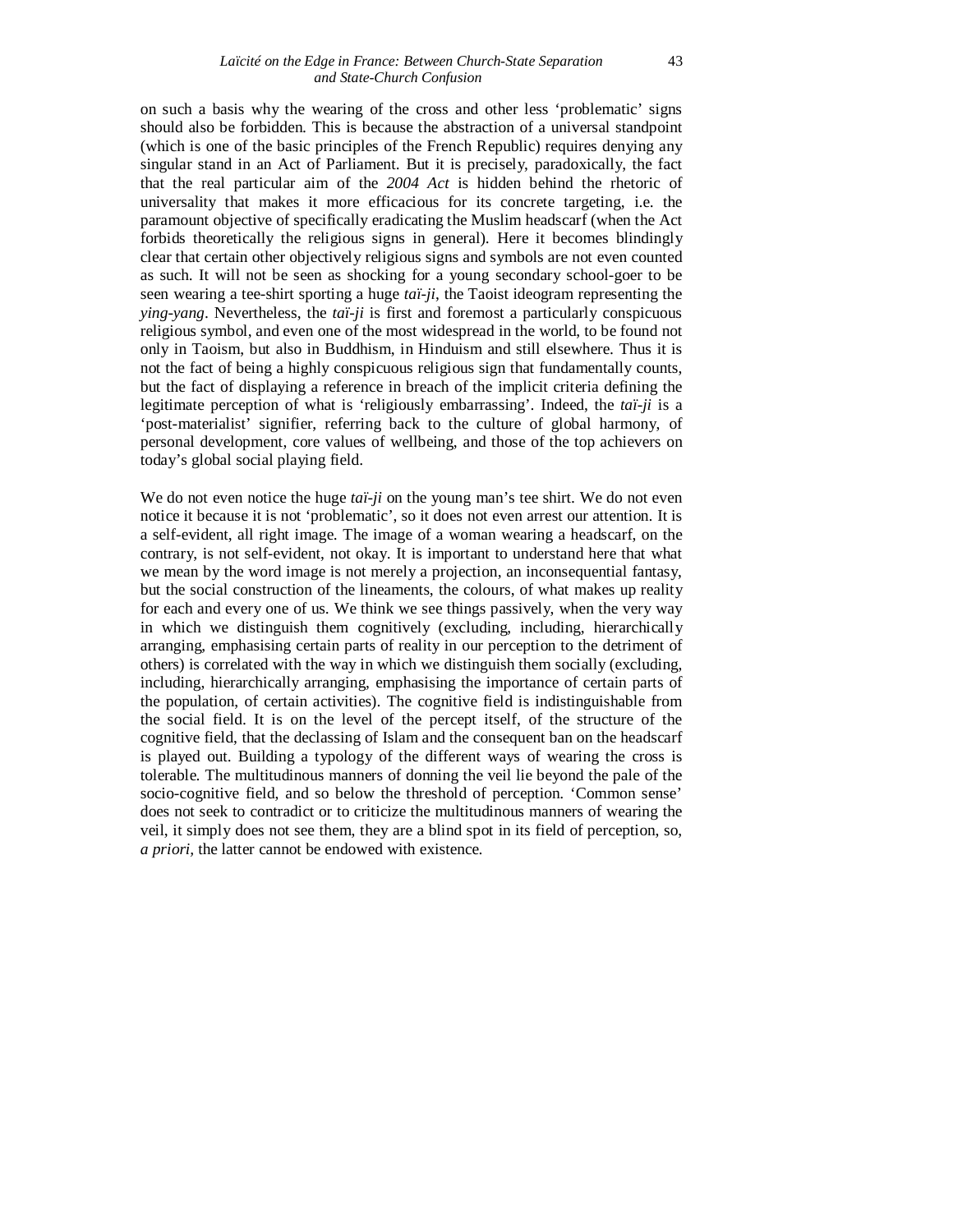#### VII CONCLUSION: *LAÏCITE* MEANS ASSIMILATION, NOT INCLUSION OF MINORITIES

In order to strip down the concrete mechanism of the French *laïcité* machine, we have chosen as an exemplar the case of the treatment of Islam: a policy of massive intervention, definition by the State itself of what is and what is not the good (right) Islam (whose representative organ is henceforth the CFCM, closely monitored by the Republic), what are the good (right) religious practises and what the bad. The public authorities, from the high ground of *laïcité*, usurp the place of the Imam in defining what is orthodox and what is not, penetrating within the very corpus of Muslim doctrine.

The case of the 'head-to-foot veil', improperly called '*burqa*', breaking news in France as from June 2009, and the object of large-scale public debate, more particularly after President Nicholas Sarkozy<sup>52</sup> had entered the fray, has entailed the setting up of a 'Commission of information' at the National Assembly,<sup>53</sup> one of whose functions is to pronounce, not on whether this piece of apparel objectively jeopardises the public peace, but to demonstrate 'that there is no genuine Islamic obligation at stake', thus flying in the face of any meaning the girls who were wearing it might choose to bestow on their decision to do so. The President of the UMP (conservative majority currently in office) parliamentary group, Jean-François Copé, did not recoil from proposing, deadpan and as a white knight of *laïcité*, not only the voting of a new Act of Parliament forbidding the 'head-to-foot veil' in all public spaces, <sup>54</sup> but a prior six-month-long campaign, during which a certain number of '*femmes relais'* ('female go-betweens') hand-picked by the authorities would sally forth to preach the republican gospel in those 'sensitive' zones where women are known to don the *burqa*. The avowed objective is their 're-education', to use Minister Copé's own words, entailing a 'phase of six months to a year of dialogue, explanation and monition'.<sup>55</sup> The President of the UMP parliamentary group at the National Assembly was nothing loath, on his side, to hand down a '*fatwa*', a juridical and doctrinal decision, asserting *ex cathedra* that 'that the wearing of the Burqa is not a Koranic prescription'.<sup>56</sup> In reality, what was at stake was to affect the disappearance from public space of anything different, exogenous, self-evidently aesthetically intolerable. This is not about socially including, veilclad women, but about frogmarching them to assimilation, culturally integrating them, i.e. to make them completely 'disappear' down to the last details of their personal aesthetic choices.

<sup>52</sup> <sup>52</sup> Declaration on June 22 during the opening ceremony of the Congress of Versailles: 'the *burqa* is unwelcome in France …'.

<sup>53</sup> Commission set up on July 1, 2009, composed of 32 deputies (members of parliament) on the initiative of a Communist MP.

<sup>54</sup> Not only in schools but everywhere in public spaces (except at home and in private circles).

<sup>55</sup> See <http://www.lepost.fr/article/2009/07/08/1611767\_cope-il-ne-faut-pas-se-tromper-laburqa-est-un-debat-politique-pas-religieux.html>.

 $56$  See <http://www.slate.fr/story/7621/burqa-cop%C3%A9>.